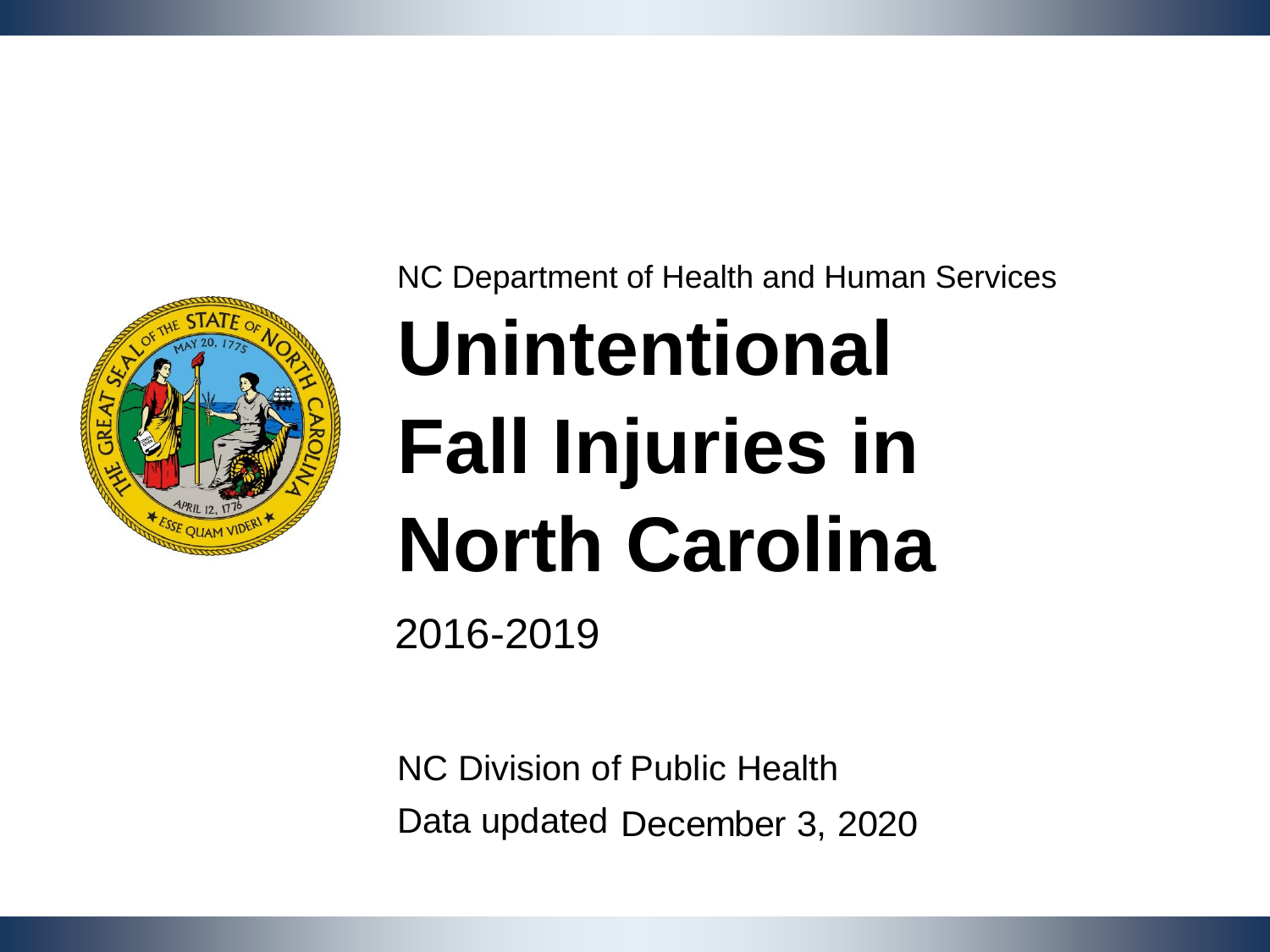#### **Unintentional Falls Technical Notes**

Surveillance methods have been updated to identify any mention of an injury in our morbidity data sources. Individual records with multiple injuries listed will be included in the total for each of those injuries, but only counted once for overall total injury count. Previously, only the first listed injury was counted, which has resulted in an increase in the number of specific injuries identified.

For questions or for more information see technical notes document available at

<https://www.injuryfreenc.ncdhhs.gov/DataSurveillance/>

#### **Case definitions used:**

• **Deaths** – ICD10 code W00-W19 listed as cause of death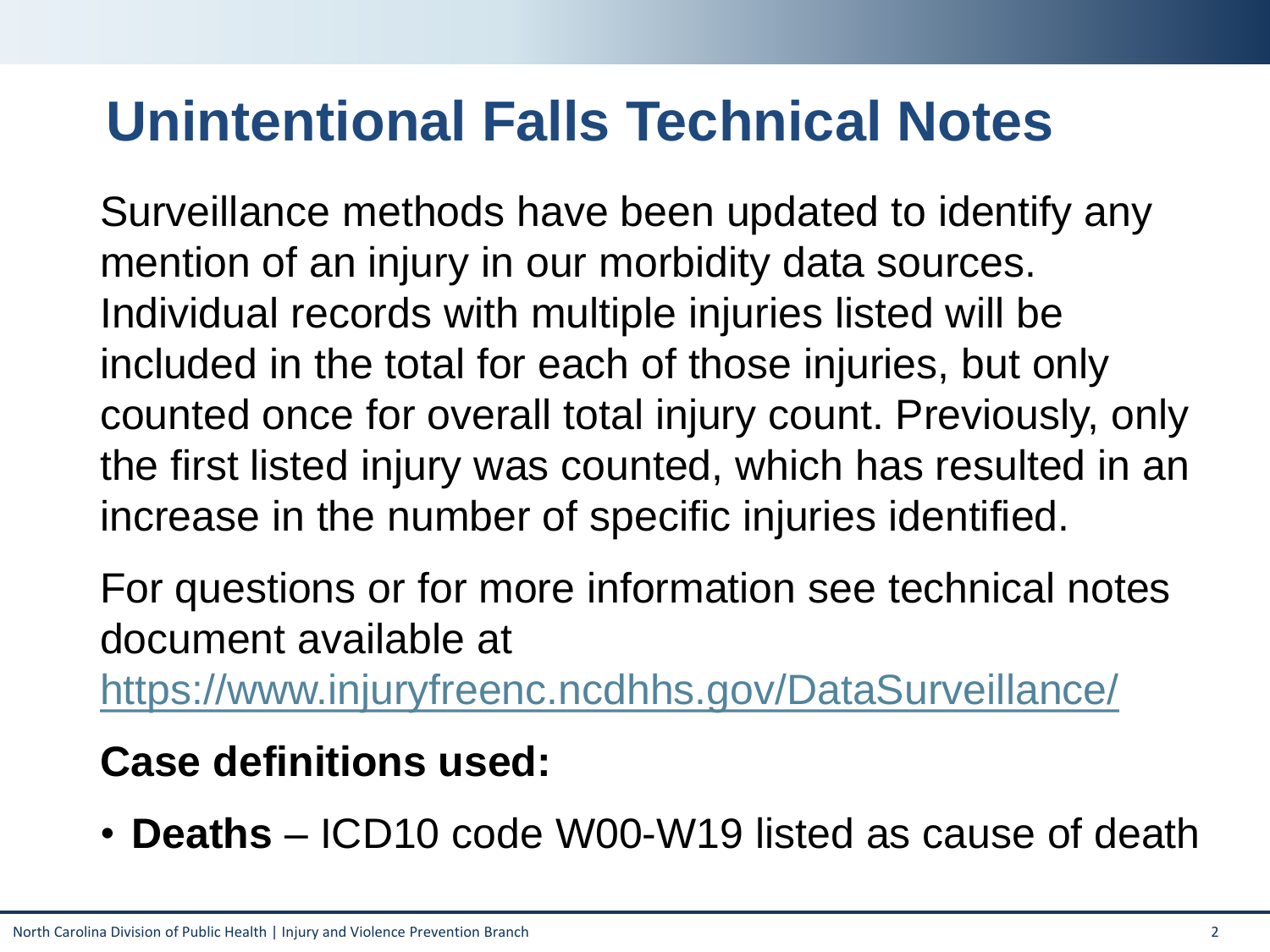#### **Technical Notes, Continued**

- **Hospitalizations** Among records with an ICD-10-CM injury code\*, any mention of the following ICD-10-CM codes (includes records resulting in death)
- **Emergency Department Visits**  Any mention of the following ICD-10-CM codes: (includes records resulting in hospitalization or death)

| V00.11-V00.89 with 6th<br>character=1                                        | Falls related to pedestrian<br>conveyance |  |  |  |
|------------------------------------------------------------------------------|-------------------------------------------|--|--|--|
| W00-W15, W17, W19                                                            | <b>Falls</b>                              |  |  |  |
| W16 with 6th character=2 (Except 16.4<br>and 16.9 with 5th character=2)      | Fall, jump, or diving into water          |  |  |  |
| W18.1, W18.2, W18.3                                                          | Other falls                               |  |  |  |
| 7th character of A or missing (reflects initial encounter, active treatment) |                                           |  |  |  |

#### **\*See technical notes document for a full list of ICD-10-CM injury diagnosis codes**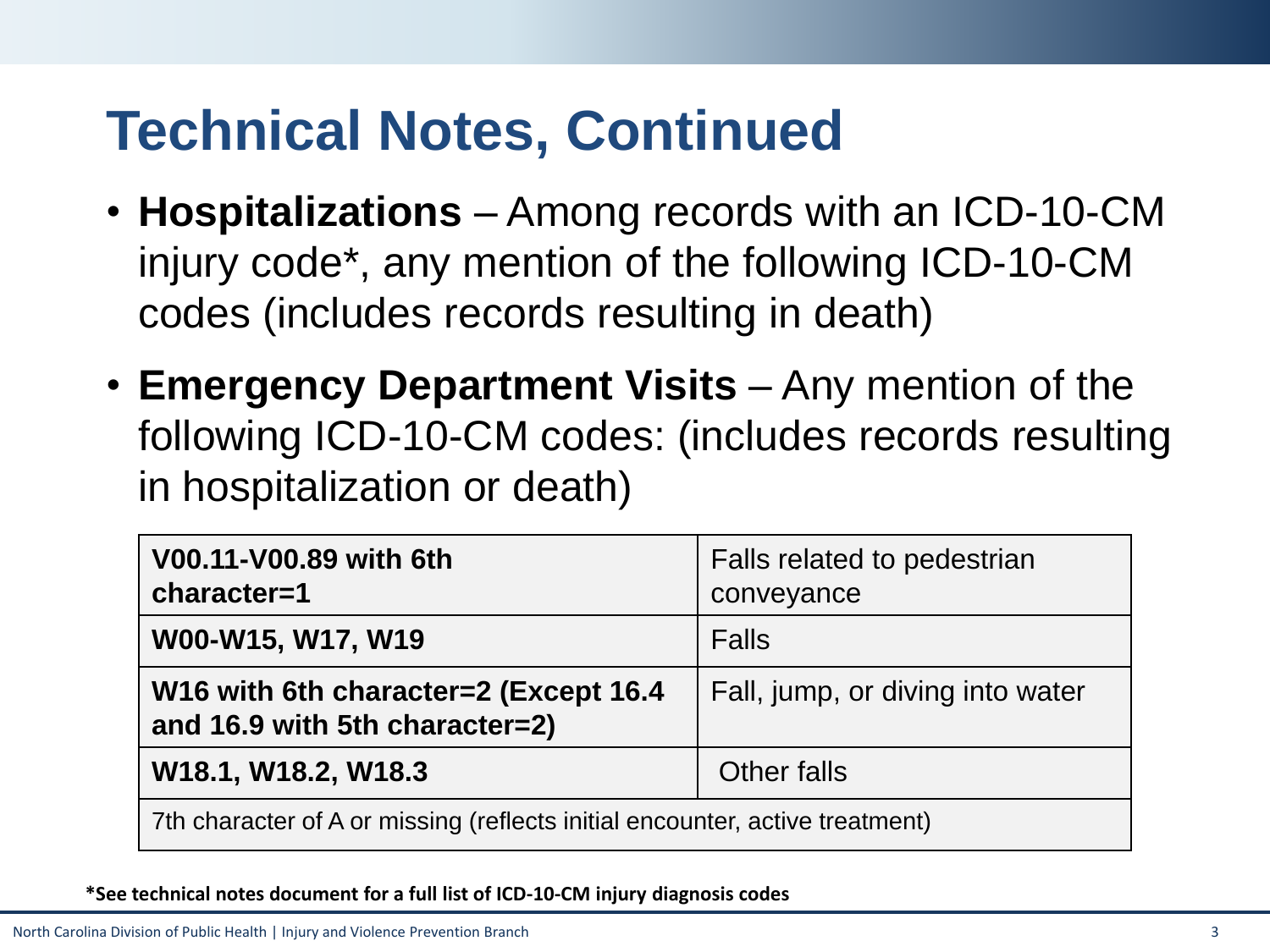#### **The populations most at risk of falls are projected to have the fastest growth over the next 20 years.**



**Source: North Carolina OSBM, Standard Population Estimates, Vintage 2018 & Population Projections, Vintage 2019**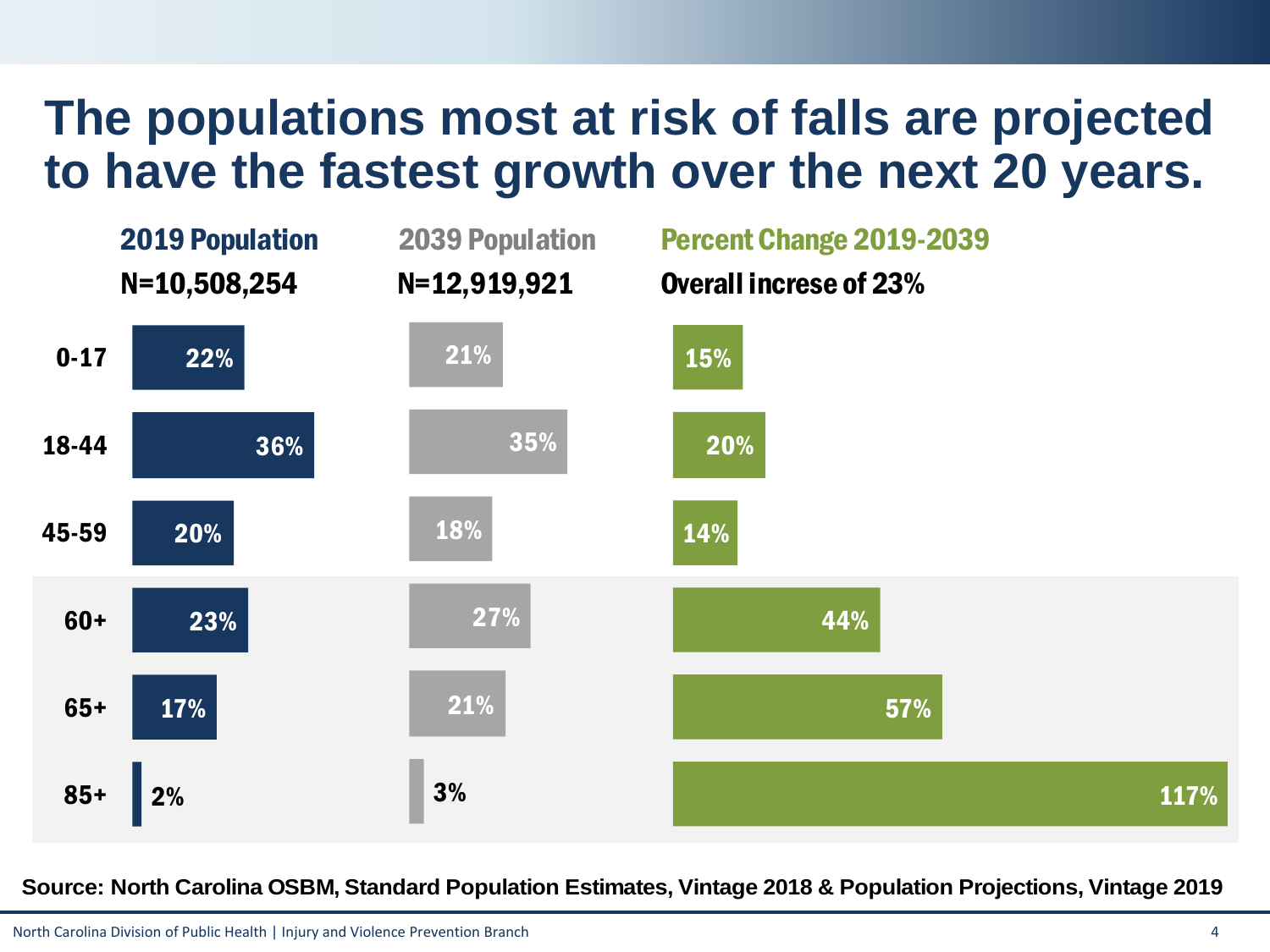#### **Most older adults in NC are non-Hispanic white**



\*Non-Hispanic

**Source: National Center for Health Statistics, 2019; ages 65 and older**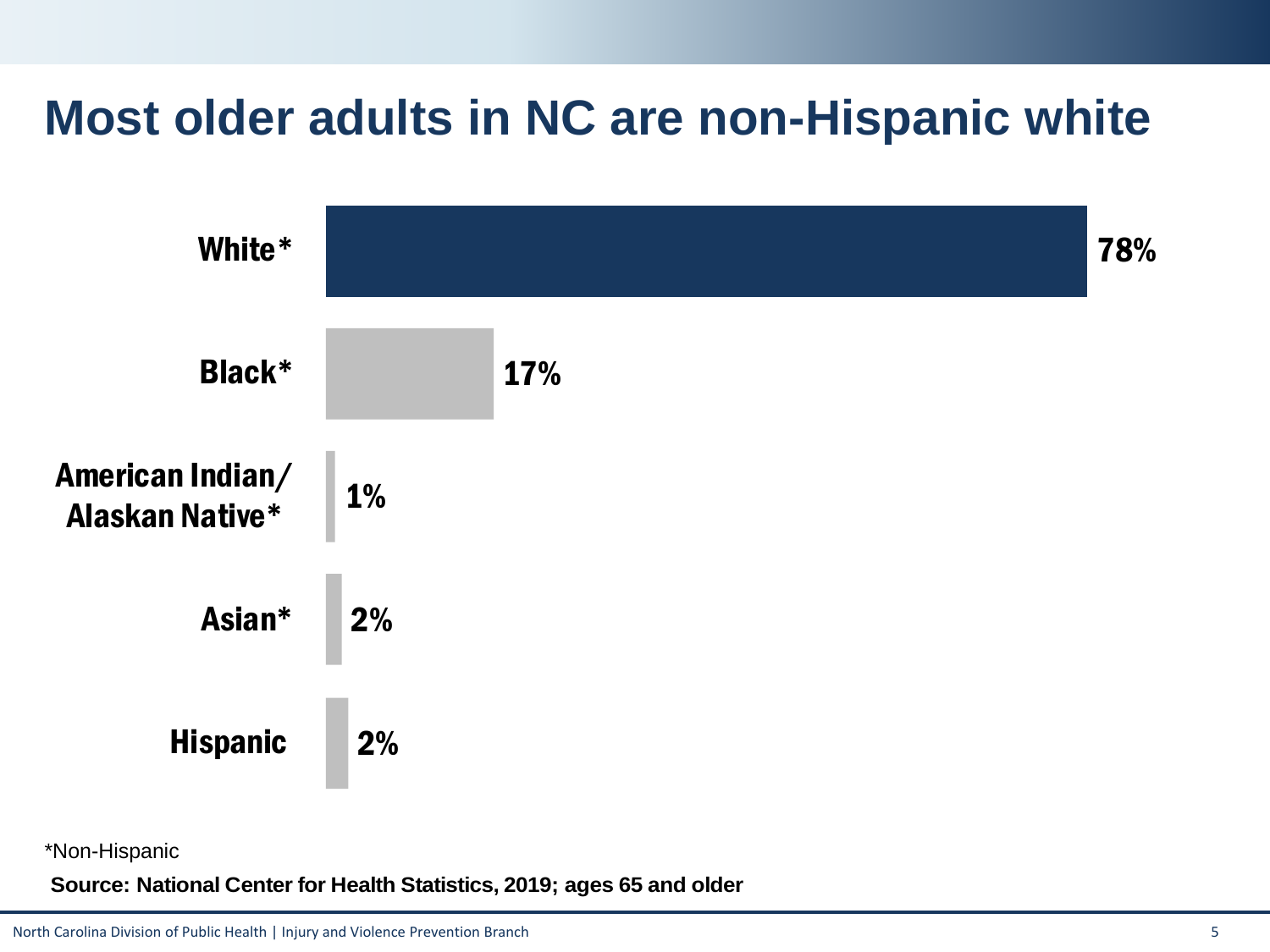#### **Demographic characteristics among older adults in North Carolina**



**Source: American Community Survey, 2019 5-year estimates. Table S0103: Populaiton 65 and older**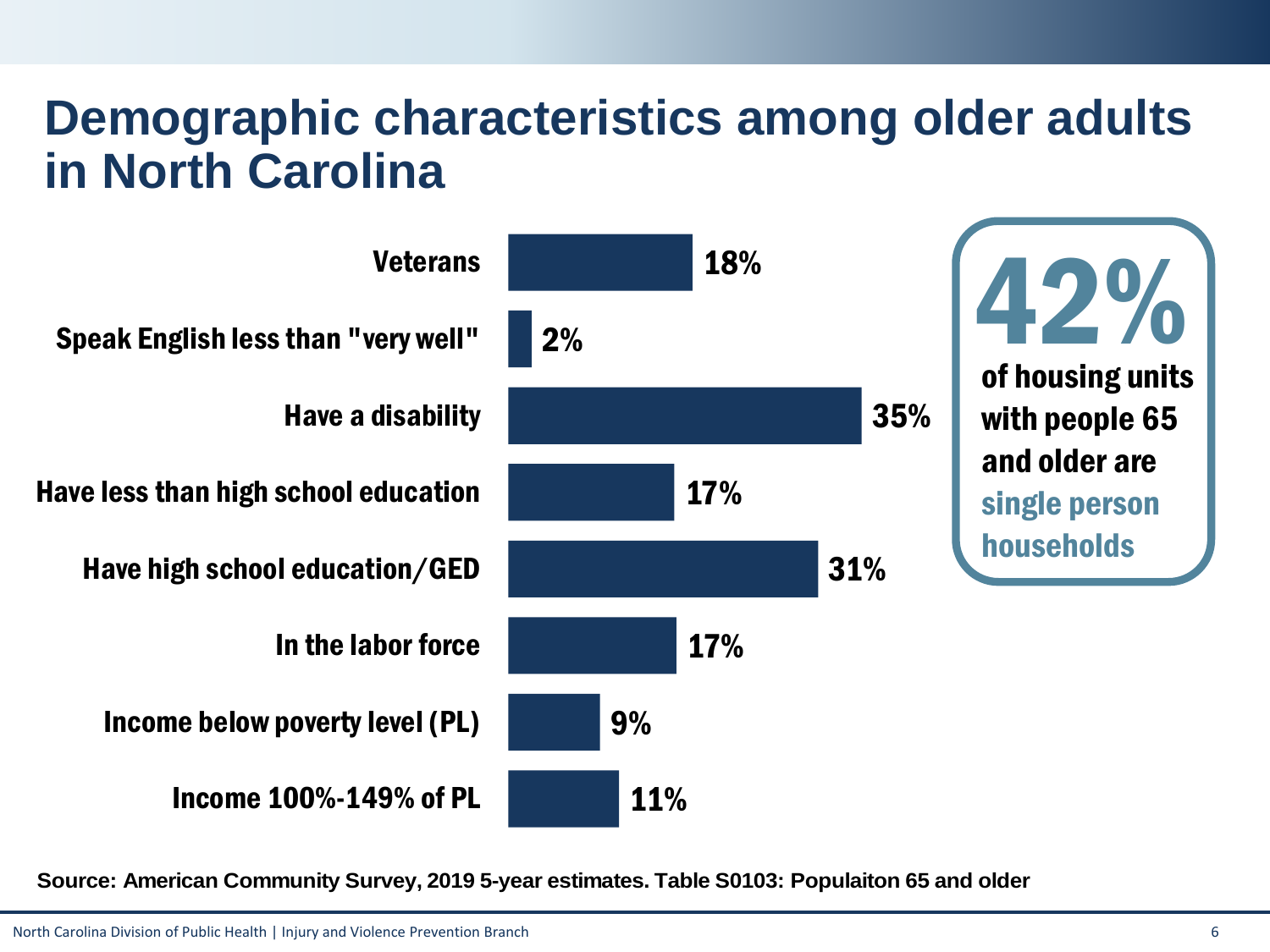#### **Almost one in four older adults in NC reports trouble walking**

#### Disability among adults 65 and older



**Source: American Community Survey, 2019 5-year estimates. Table S1810: Populaiton 65 and older**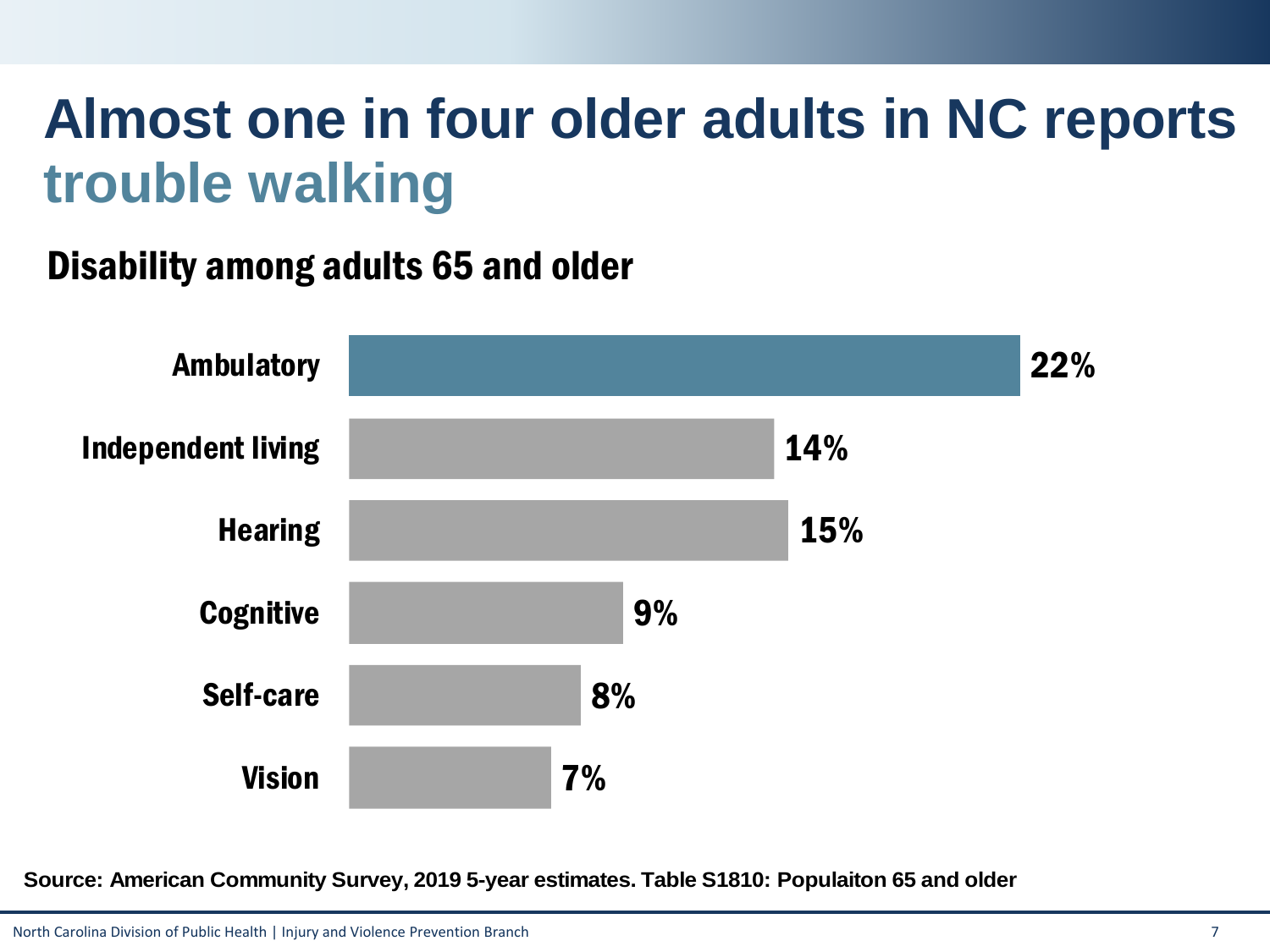## **Around 80% of older adults in NC have one or more chronic disease**

- **1** 0r more chronic disease
- 2 or more chronic diseases
- $\blacksquare$  1 chronic disease



**Source: NC State Center of Health Statistics, 2019 Behavioral Risk Factor Surveillance System (BRFSS) Survey Results**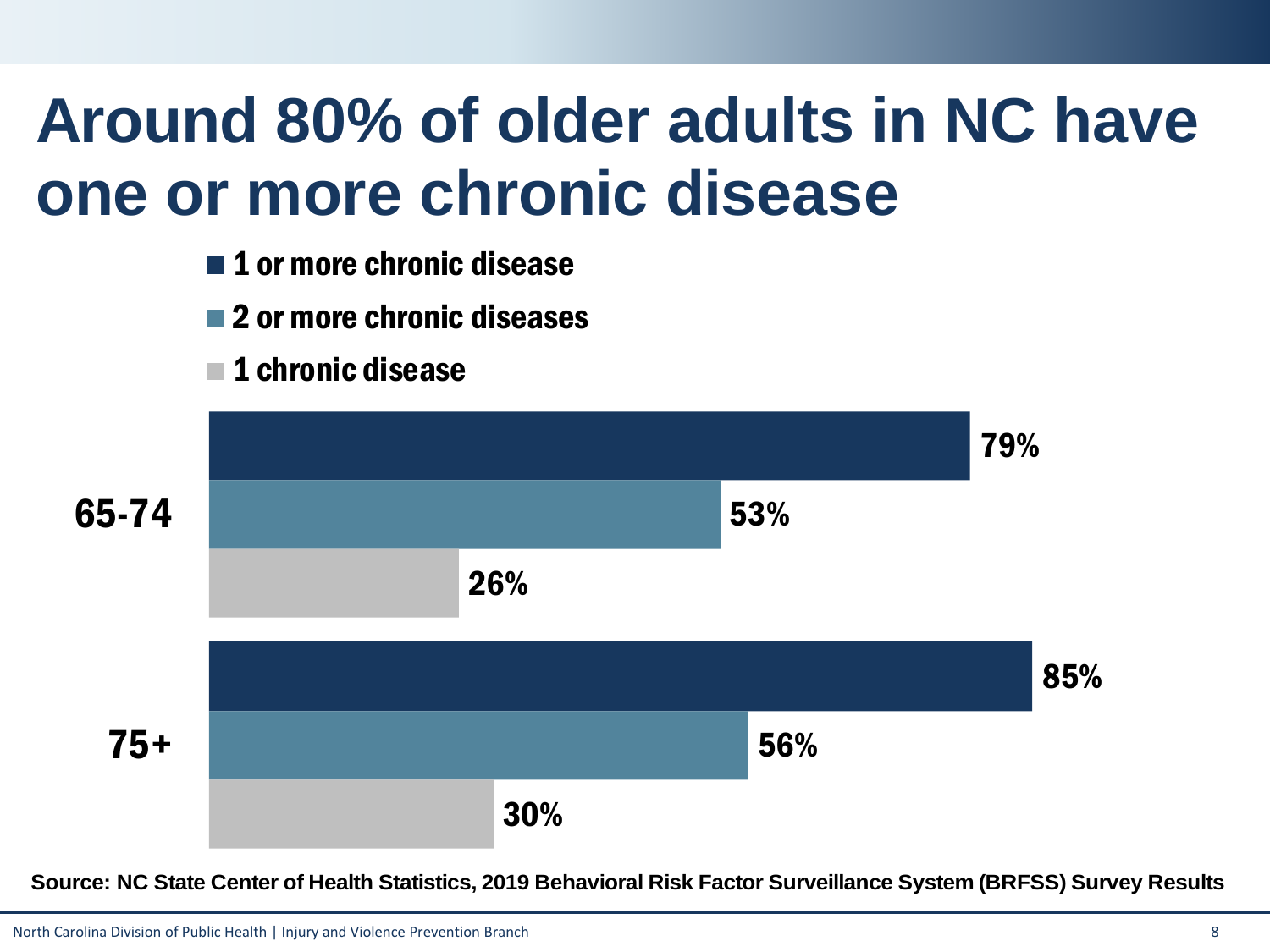#### **Proportion of demographic groups reporting two or more falls in the last 12 months, 2018 BRFSS**



**Source: NC State Center of Health Statistics, 2018 Behavioral Risk Factor Surveillance System (BRFSS) Survey Results**

29%

20%

16%

17%

14%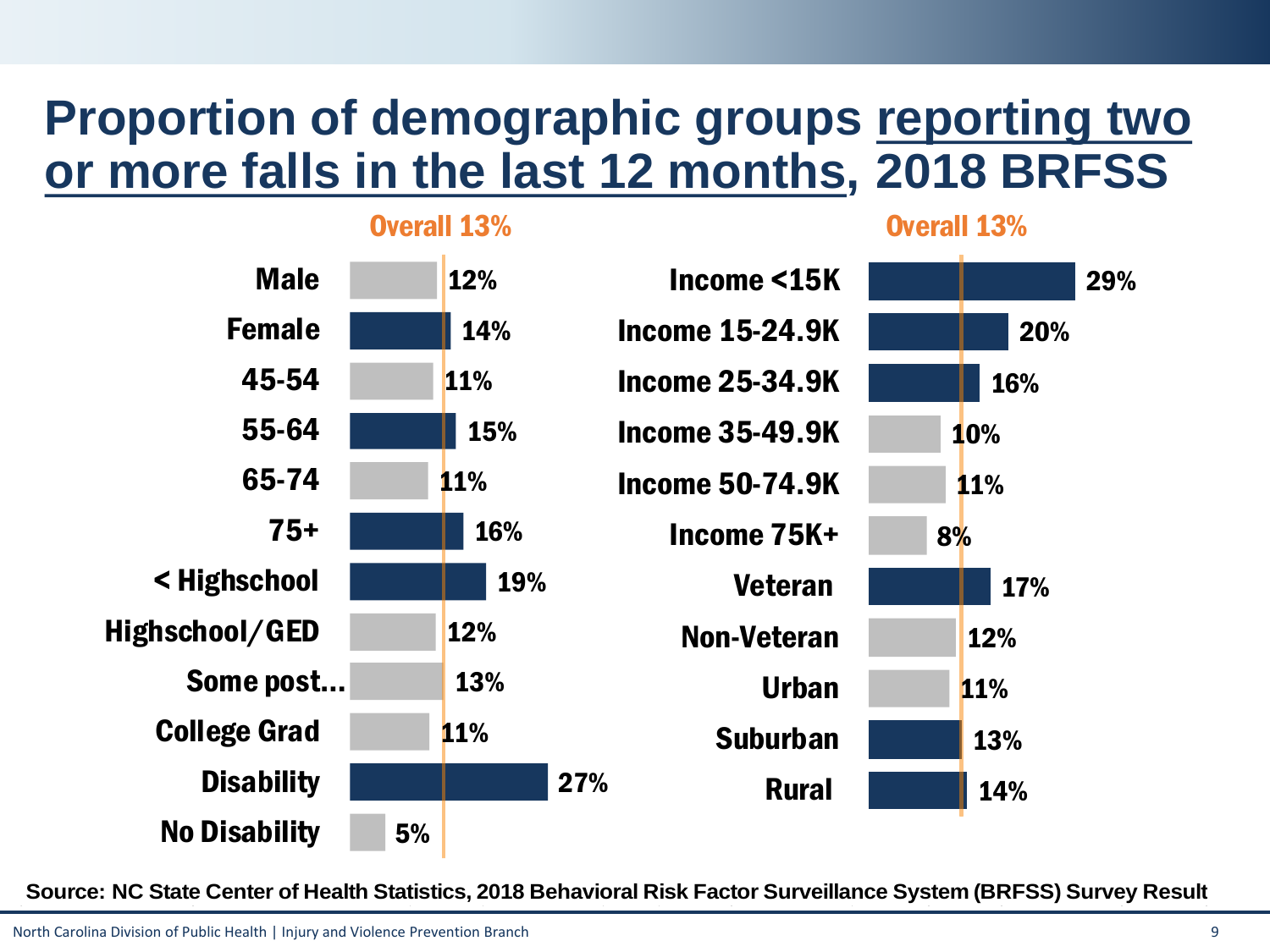#### **Unintentional fall-related deaths are the tip of the iceberg**

Despite NC's excellent reporting systems, the *total burden* of fall injury in the state is *unknown*.



Limted to NC Residents, 2016-2019

**Source: NC State Center for Health Statistics, Vital Statistics-Deaths (2016-2019) and Hospitalization Discharge Data (2016-2019); NC DETECT (2016-2019)**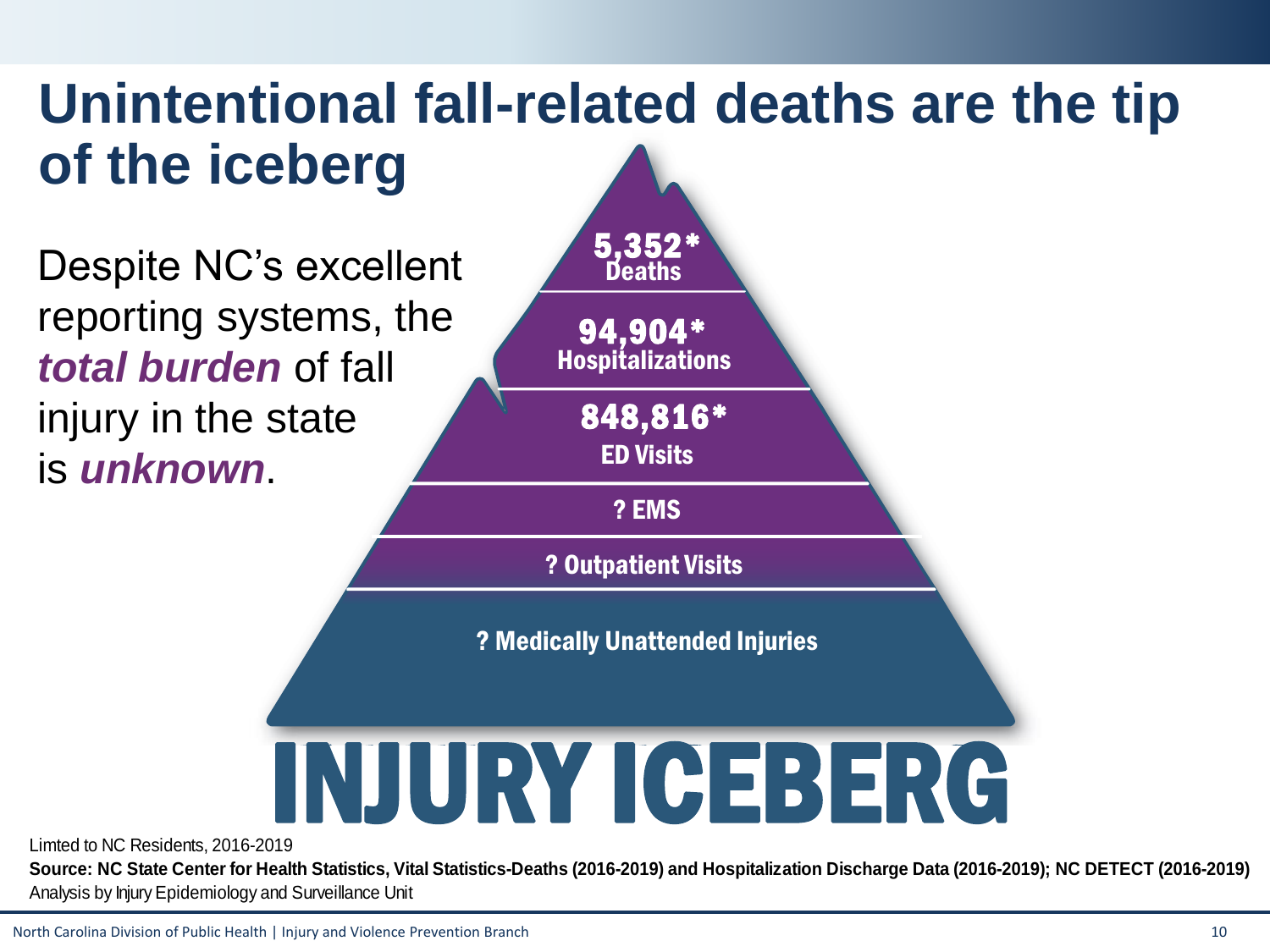# **Unintentional Fall Deaths**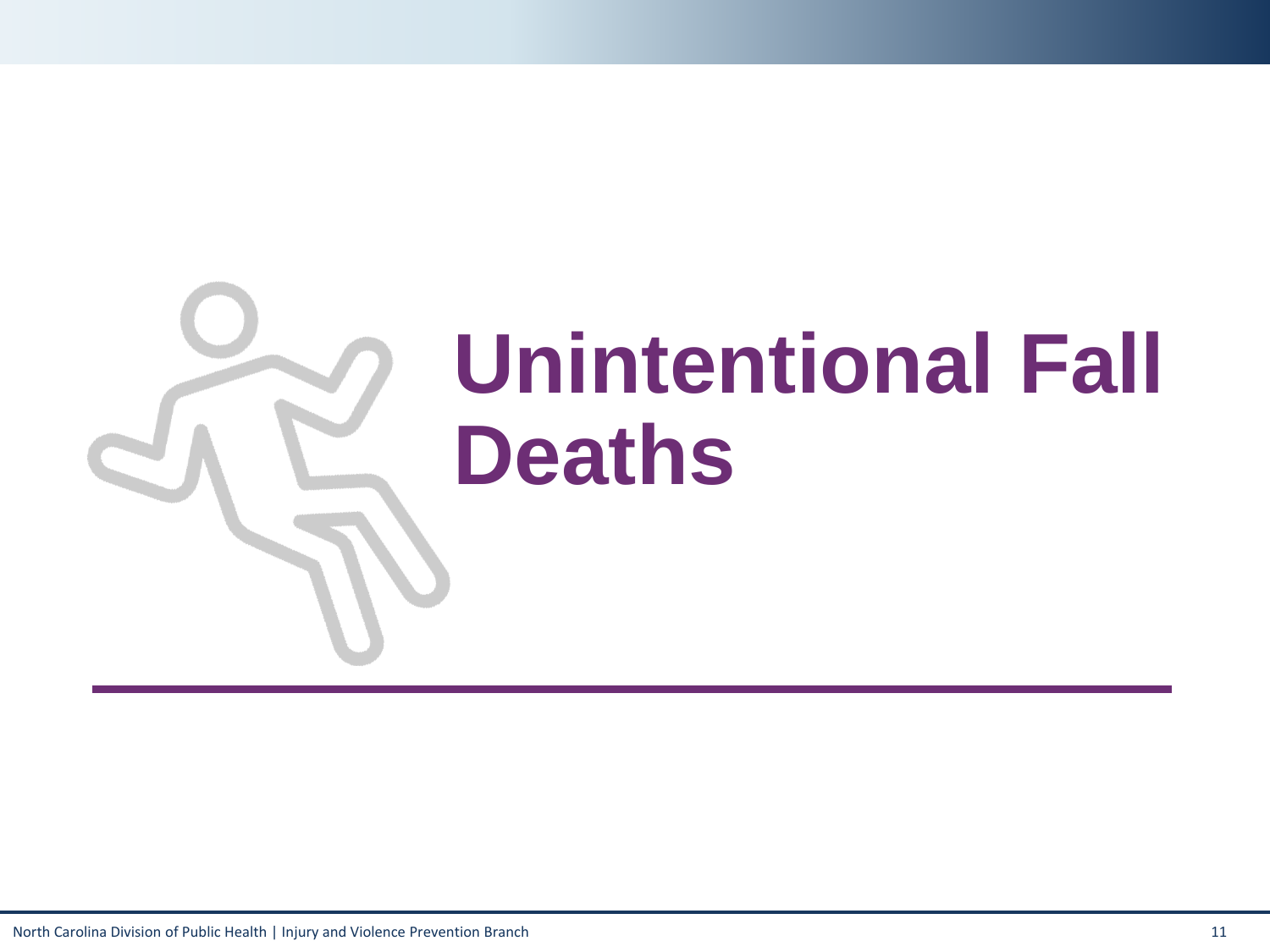#### **Unintentional fall-related deaths have continued to increase over the last 10 years**



Limted to NC Residents, 2016-2019 **Source: NC State Center for Health Statistics, Vital Statistics-Deaths (2016-2019)** Analysis by Injury Epidemiology and Surveillance Unit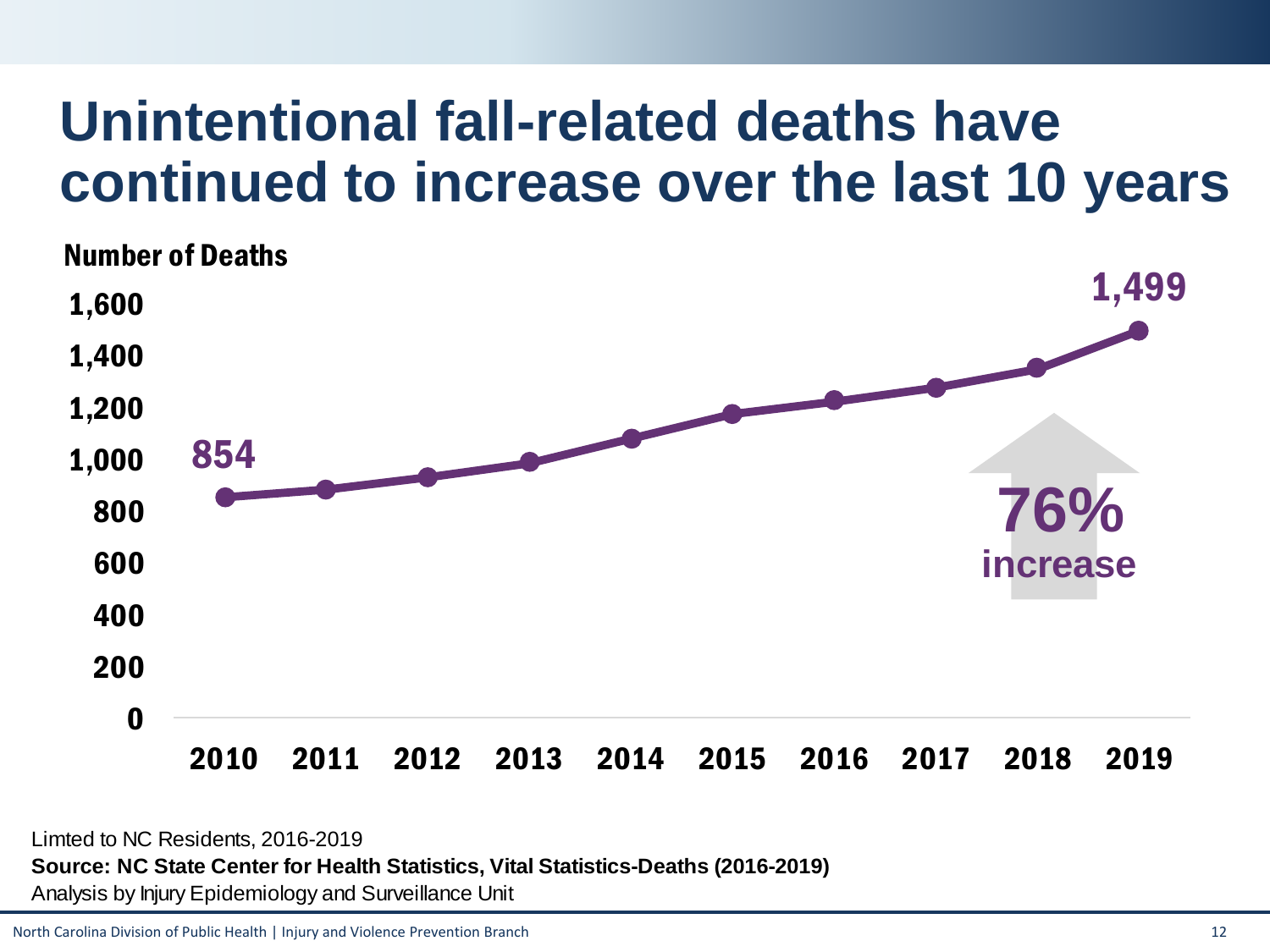#### Unintentional falls were the third leading **cause of injury death\* from 2016-2019**

| <b>Poisoning - Unintentional</b>    |       |       | 8,548 |
|-------------------------------------|-------|-------|-------|
| <b>MVT</b> - Unintentional          |       | 6,048 |       |
| <b>Fall - Unintentional</b>         |       | 5,352 |       |
| <b>Firearm - Self-Inflicted</b>     | 3,286 |       |       |
| <b>Firearm - Assault</b>            | 2,126 |       |       |
| <b>Suffocation - Self-Inflicted</b> | 1,312 |       |       |
| <b>Suffocation - Unintentional</b>  | 873   |       |       |
| <b>Poisoning - Self-Inflicted</b>   | 871   |       |       |
| <b>Unspecified - Unintentional</b>  | 847   |       |       |
| Fire/Burn - Unintentional           | 460   |       |       |
| <b>All Other Injury Deaths</b>      | 3,193 |       |       |

Limted to NC Residents, 2016-2019 **Source: NC State Center for Health Statistics, Vital Statistics-Deaths (2016-2019)** Analysis by Injury Epidemiology and Surveillance Unit \* by mechanism and intent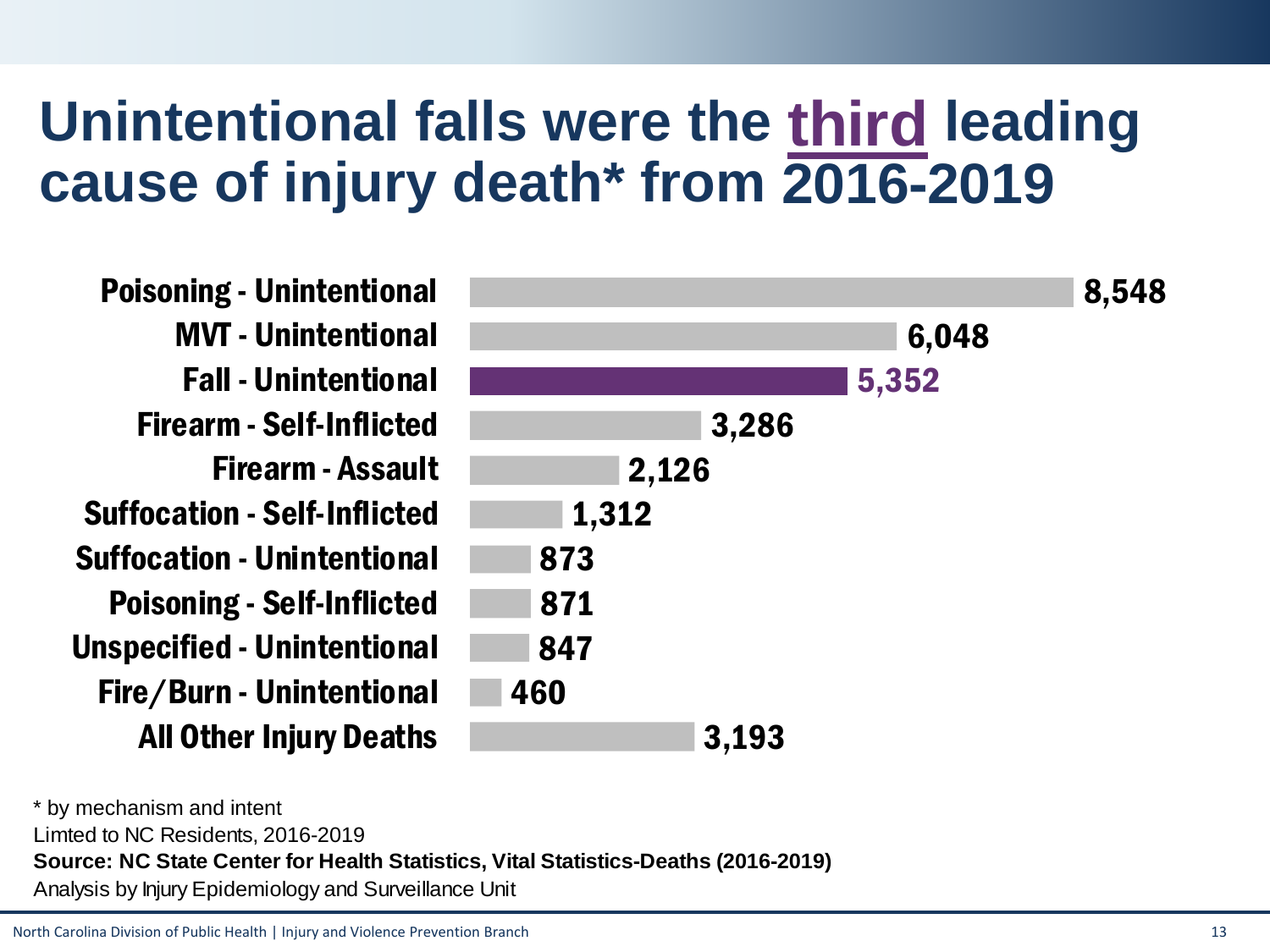#### Unintentional falls were the number one **cause of injury death among older adults\***

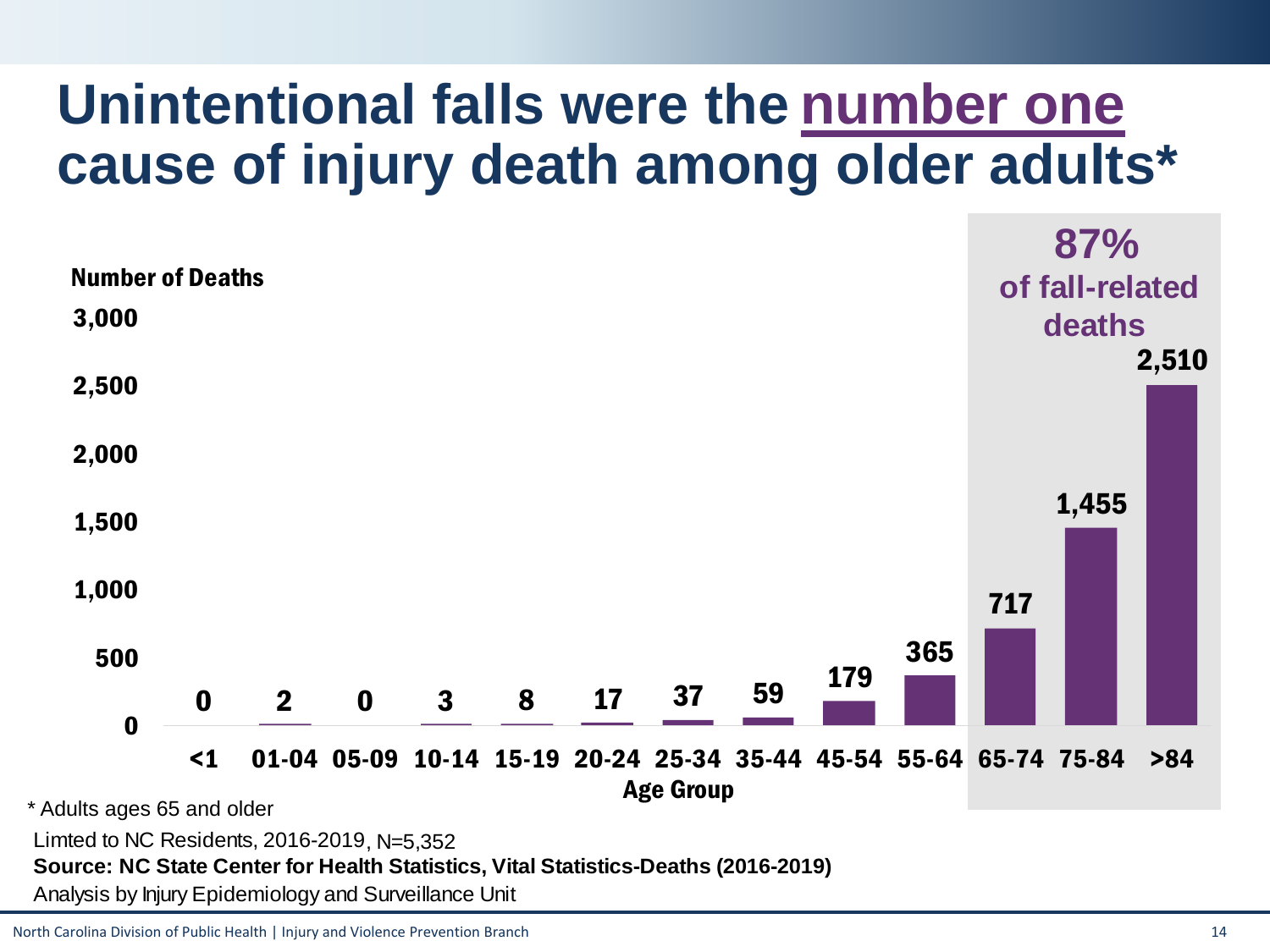#### **Unintentional fall death rates are highest among those ages 75 and older**

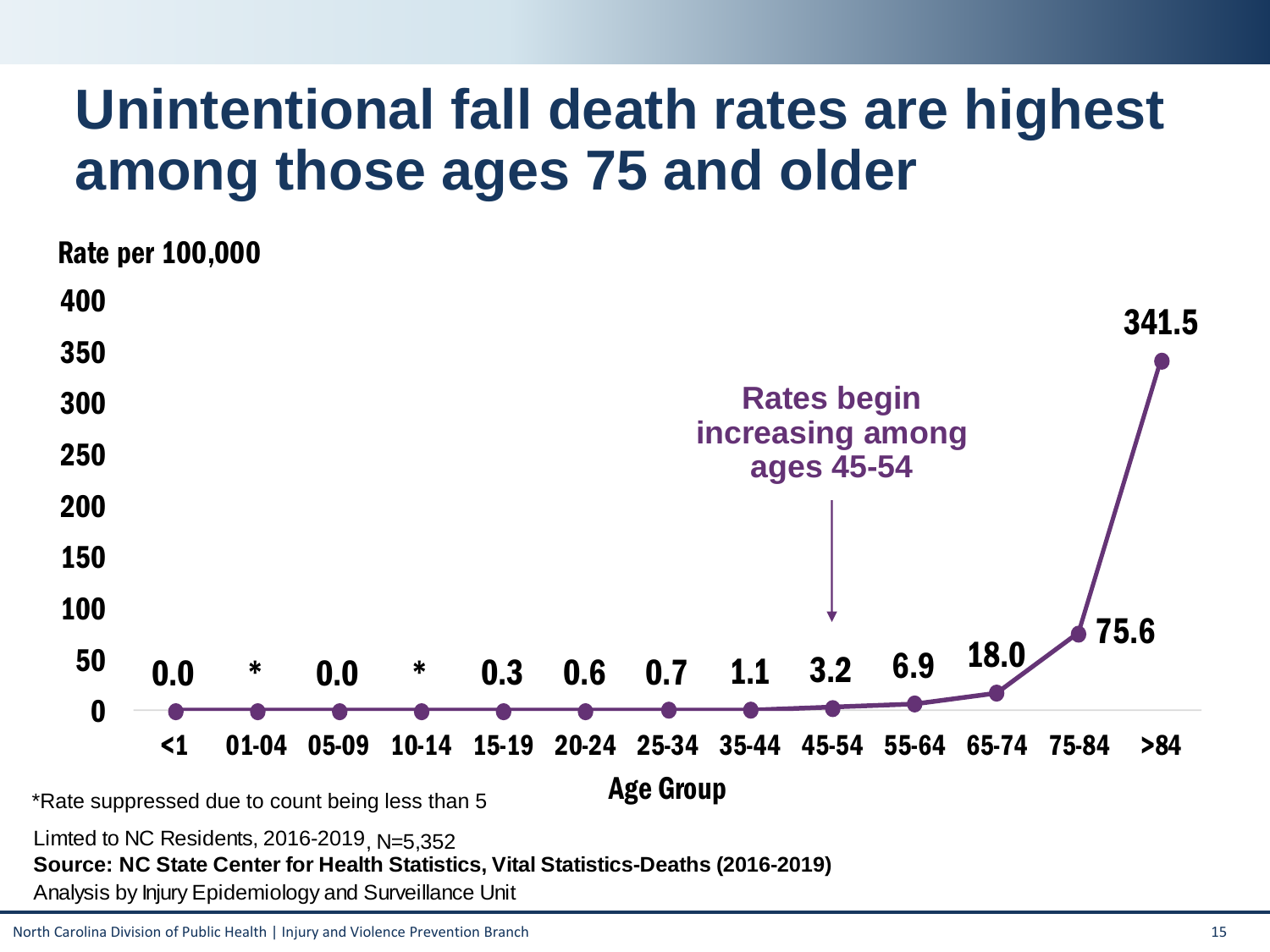### **Most fall-related deaths occurred among women and non-Hispanic whites**



NH - non-Hispanic; There were 6 deaths where the race/ethnicity was unknown

Limted to NC Residents, 2016-2019

**Source: NC State Center for Health Statistics, Vital Statistics-Deaths (2016-2019)** Limted to NC Residents, 2016-2019, N=5,352<br>**Source: NC State Center for Health Statistics, Vit**<br>Analysis by Injury Epidemiology and Surveillance Unit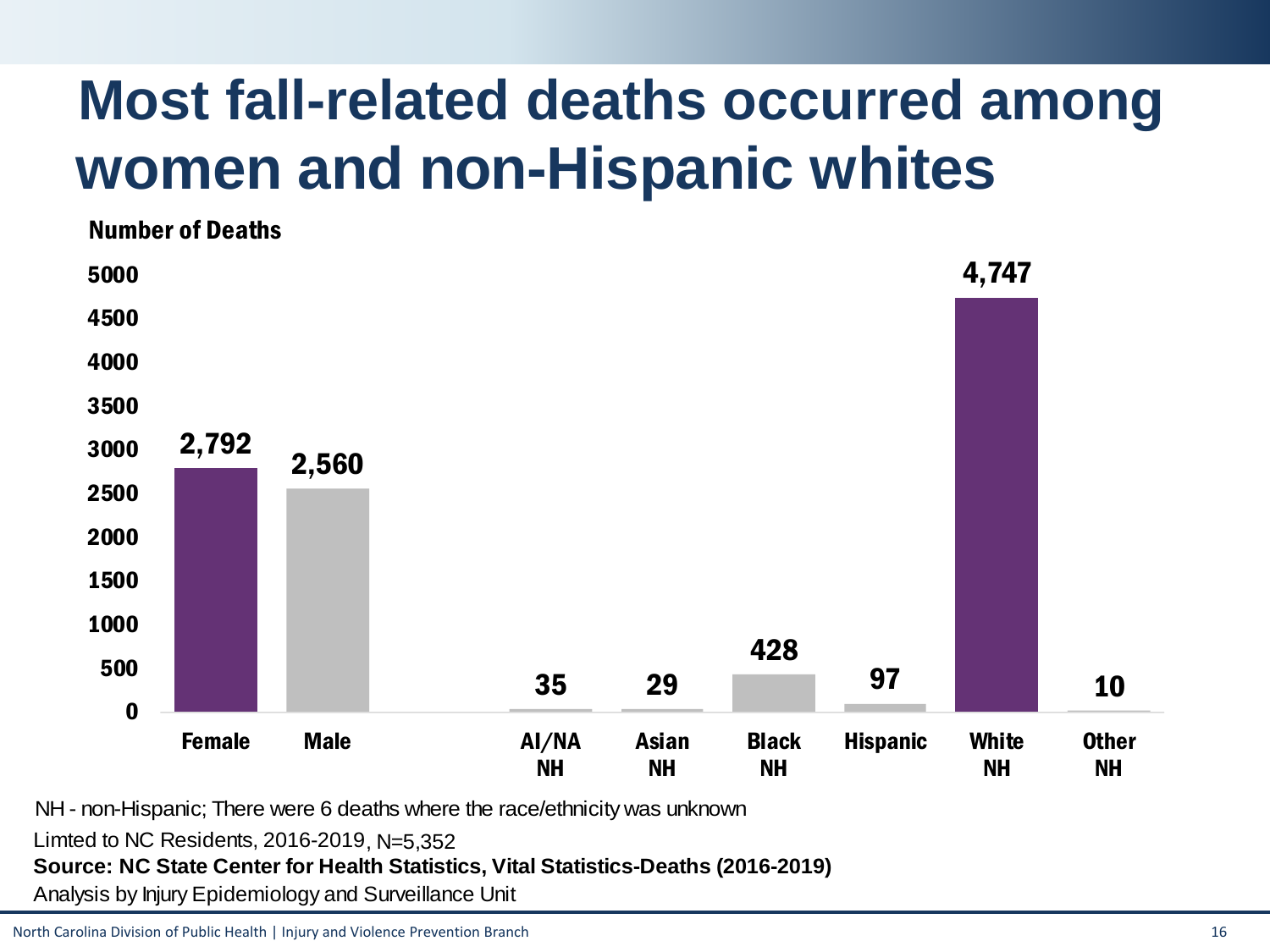#### **Rates of fall-related deaths were highest among women and non-Hispanic whites**



NH – non-Hispanic; Rate not calculated for Other, NH

Limted to NC Residents,  $2016-2019$ , N= $5.352$ 

**Source: NC State Center for Health Statistics, Vital Statistics-Deaths (2016-2019)**

Limted to NC Residents, 2016-2019<sub>,</sub> N=5,352<br>**Source: NC State Center for Health Statistics, Vit**<br>Analysis by Injury Epidemiology and Surveillance Unit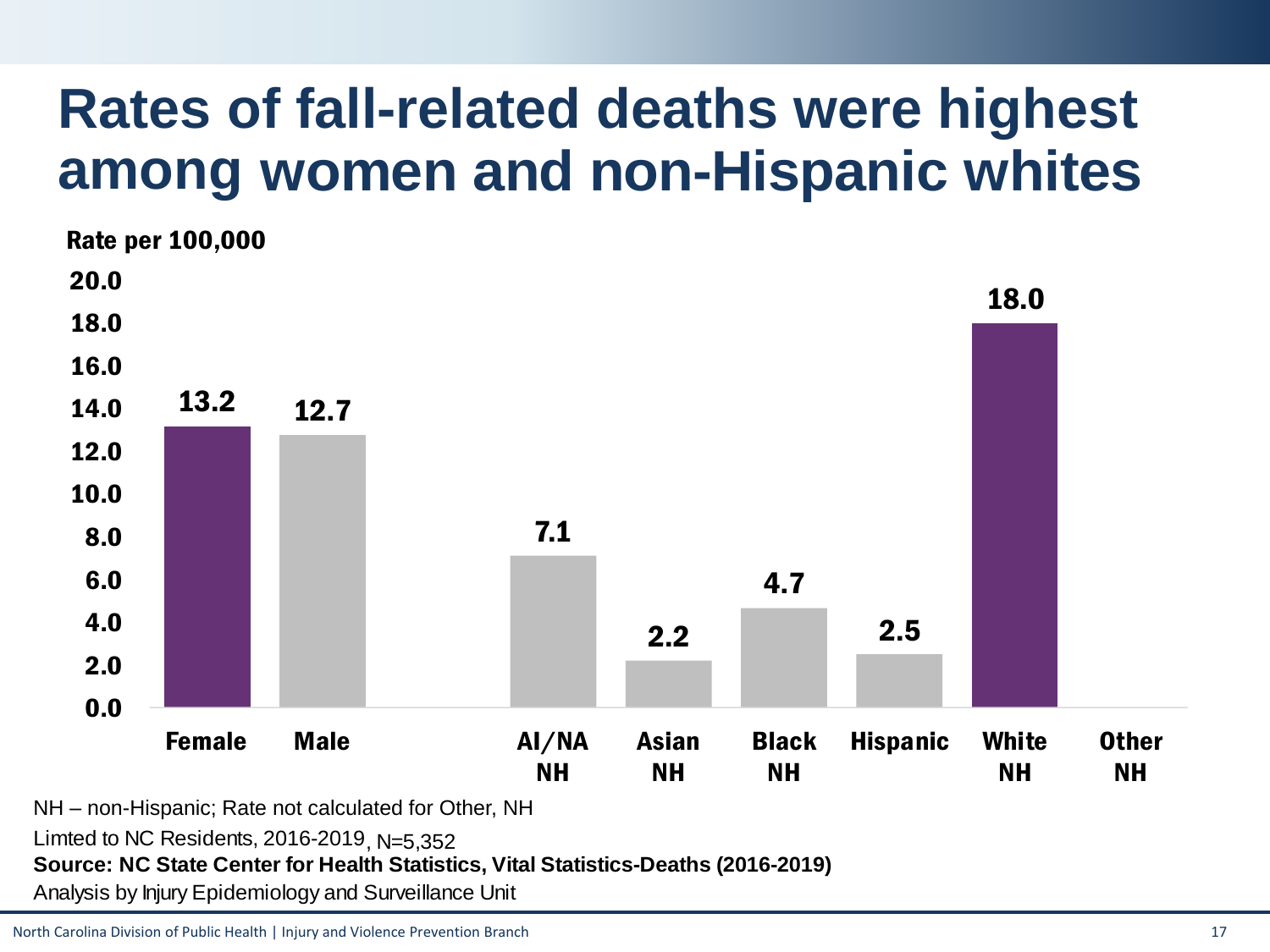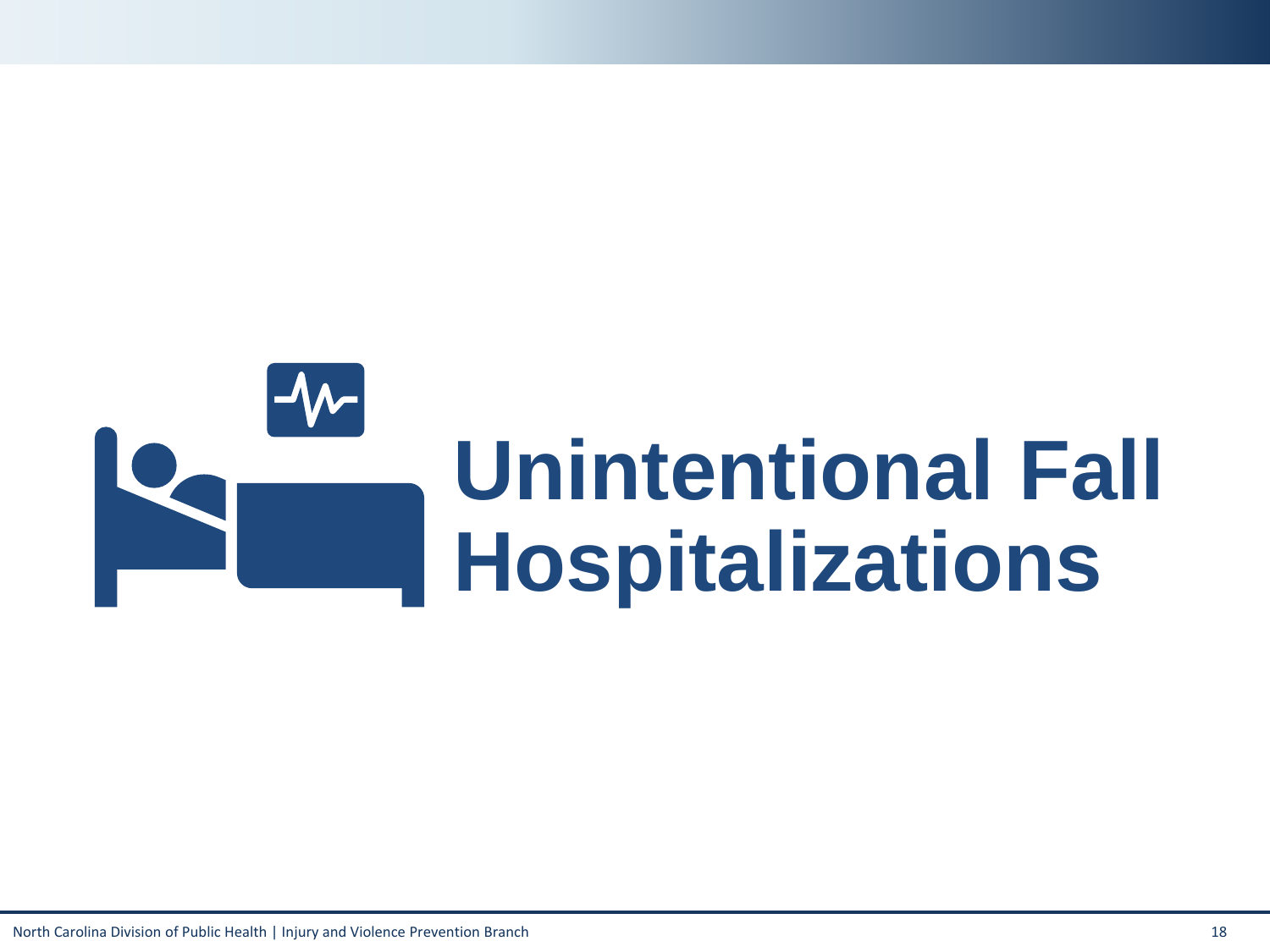#### **Unintentional fall-related hospitalizations**  increased by 12% over the last four years

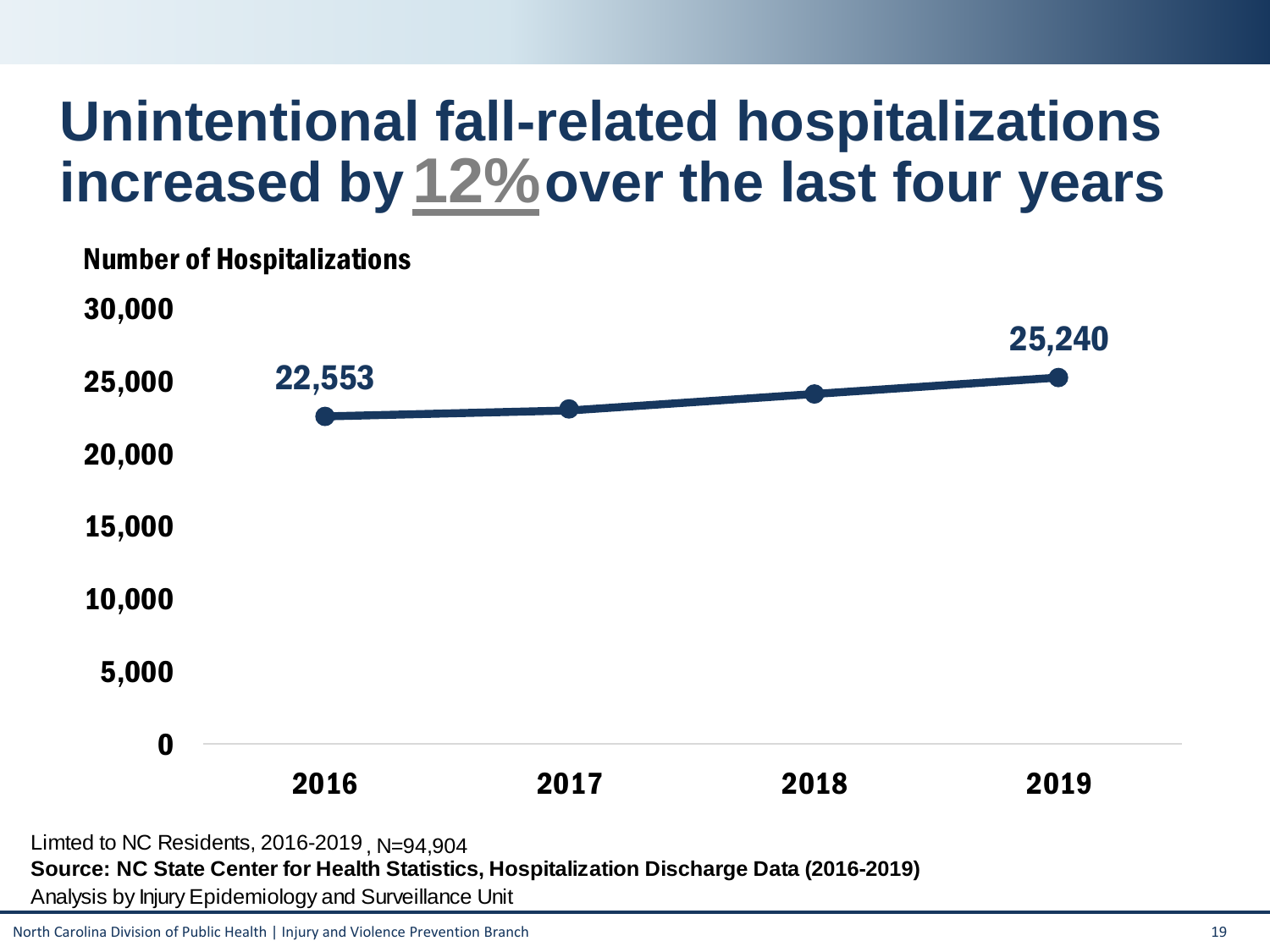#### **of fall-related hospitalizations 75% occurred among adults 65 and older**

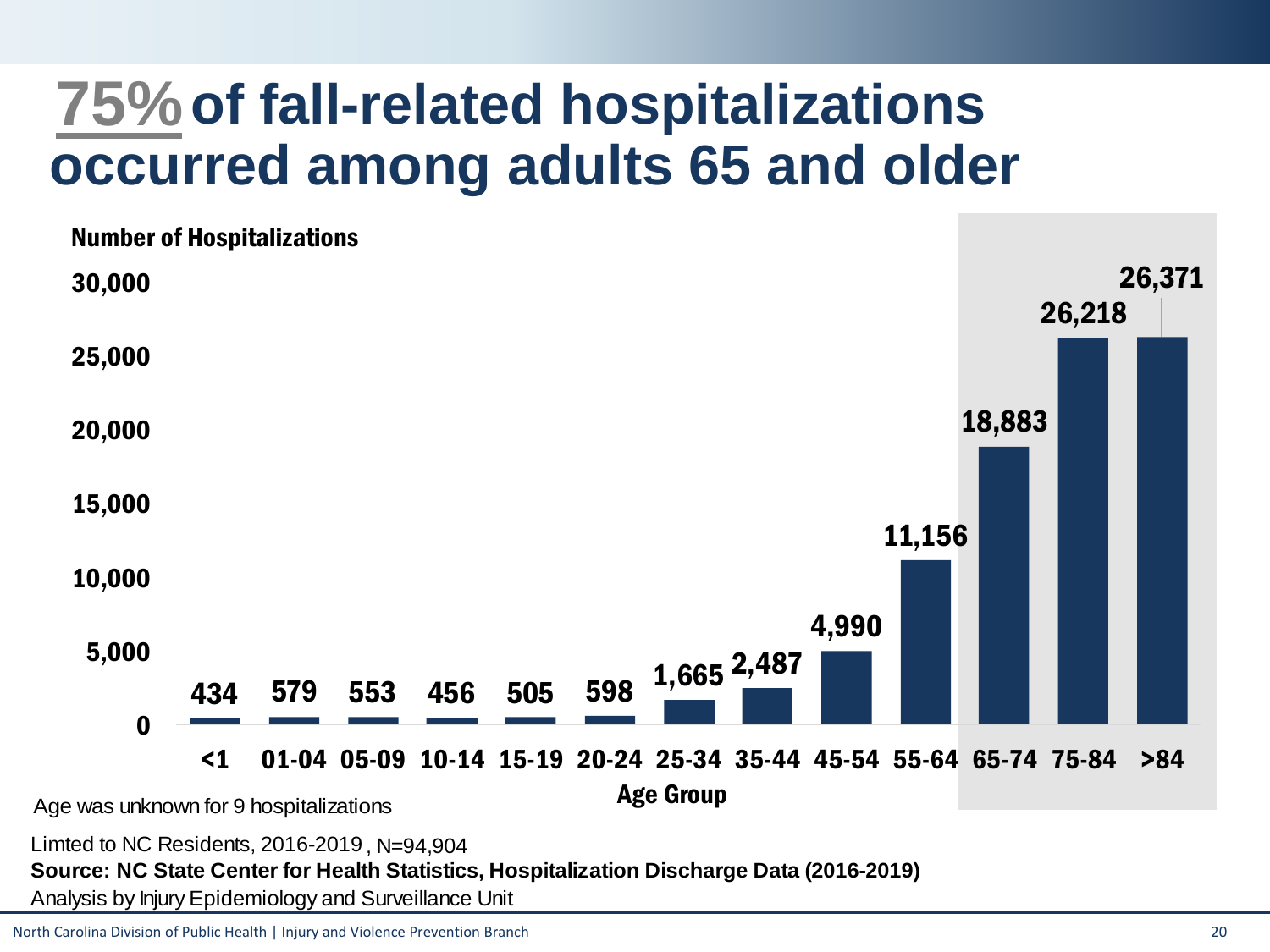#### **Adults 75 and older have the highest rates of fall-related hospitalizations**



Analysis by Injury Epidemiology and Surveillance Unit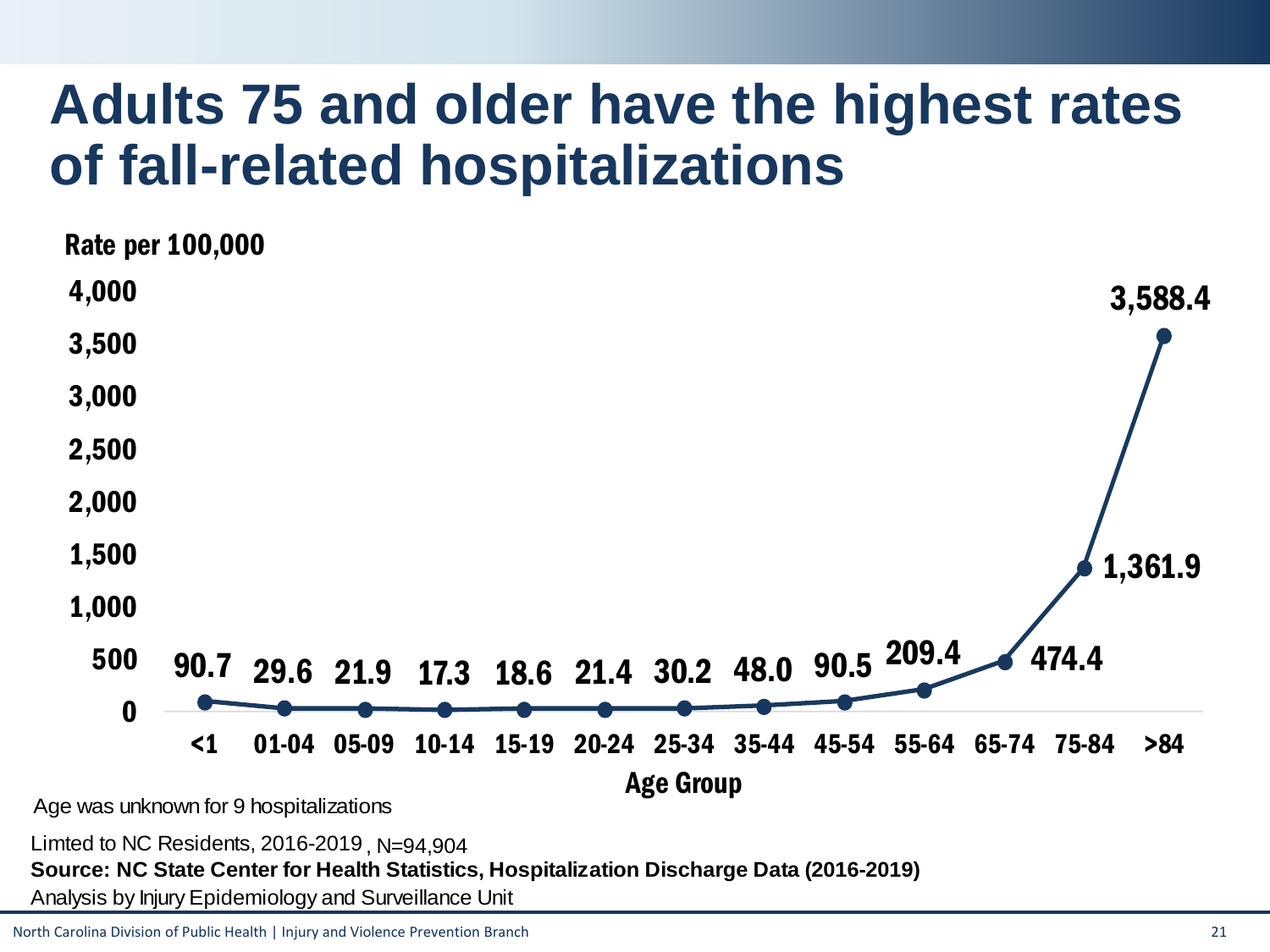#### **Most fall-related hospitalizations occurred among**



NH – non-Hispanic

sex was unknown for 12(<0.1%) injury hospitalizations and race/ethnicity was unknown for 1,145(0.6%) injury hospitalizations

Limted to NC Residents, 2016-2019, N=94,904

**Source: NC State Center for Health Statistics, Hospitalization Discharge Data (2016-2019)**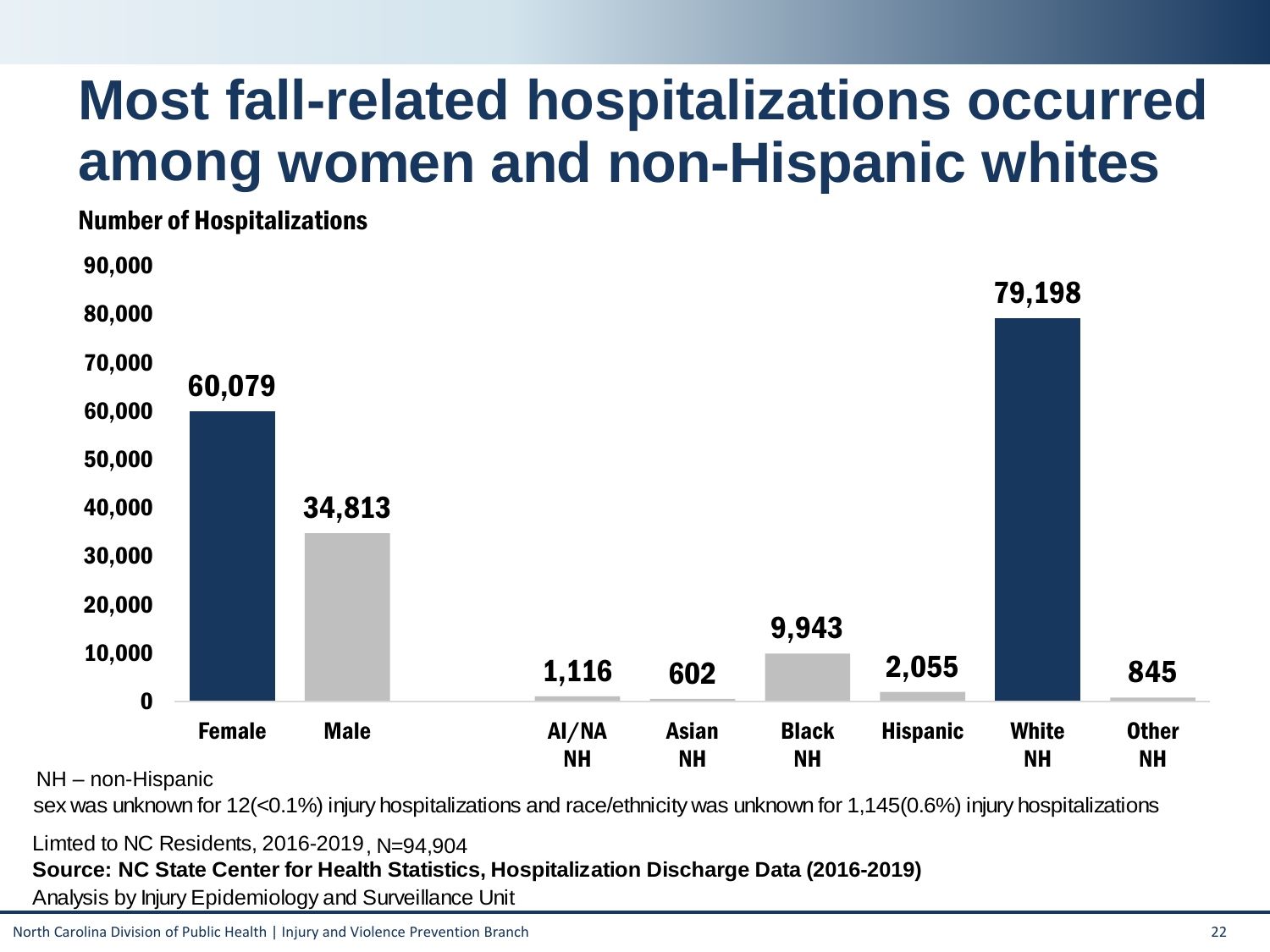#### **Fall-related hospitalization rates were highest**  among women and non-Hispanic whites



sex was unknown for 12(<0.1%) injury hospitalizations and race/ethnicity was unknown for 1,145(0.6%) injury hospitalizations

Limted to NC Residents, 2016-2019, N=94,904; NH - non-Hispanic; Rate not calculated for Other, NH

**Source: NC State Center for Health Statistics, Hospitalization Discharge Data (2016-2019)**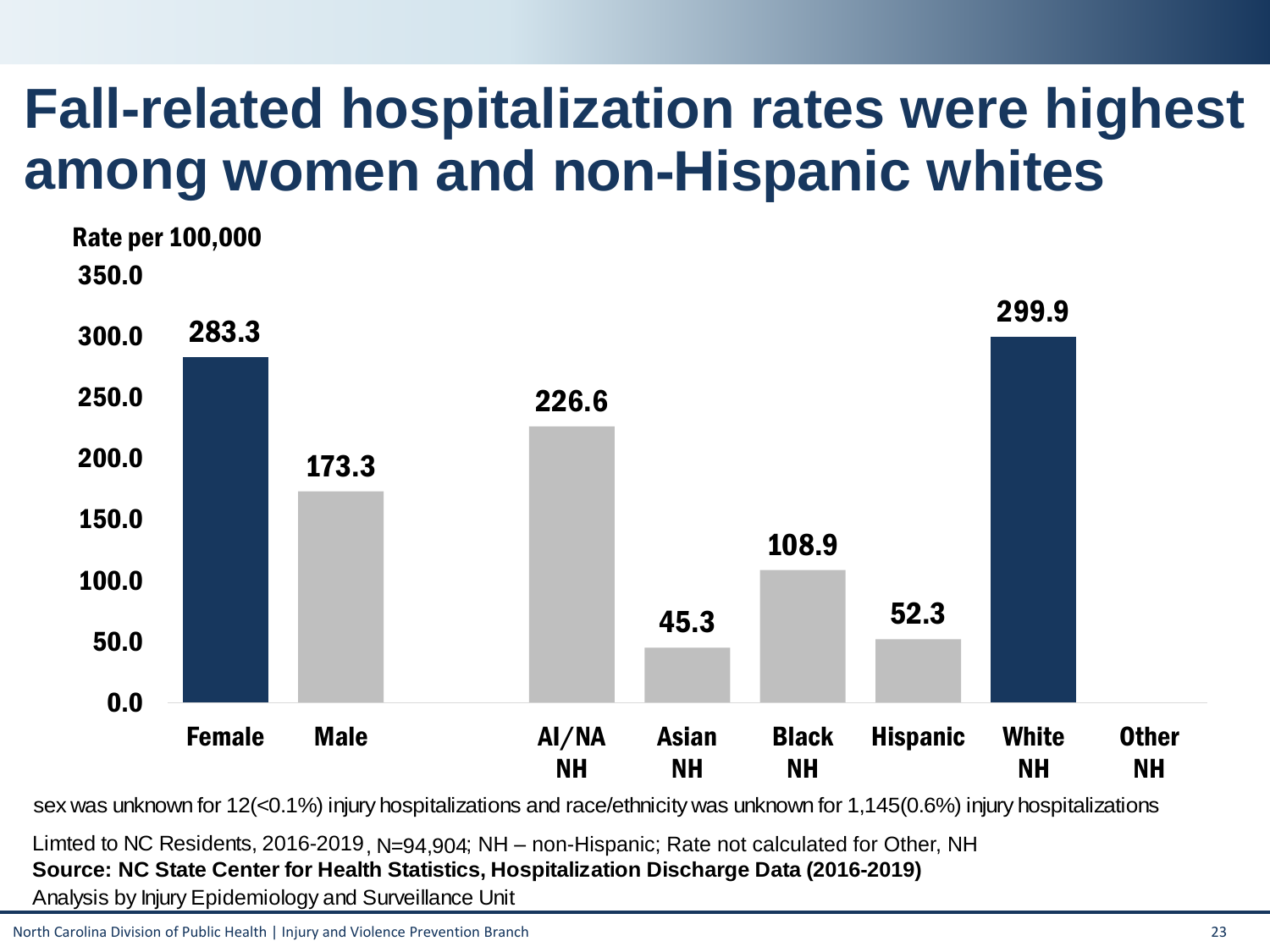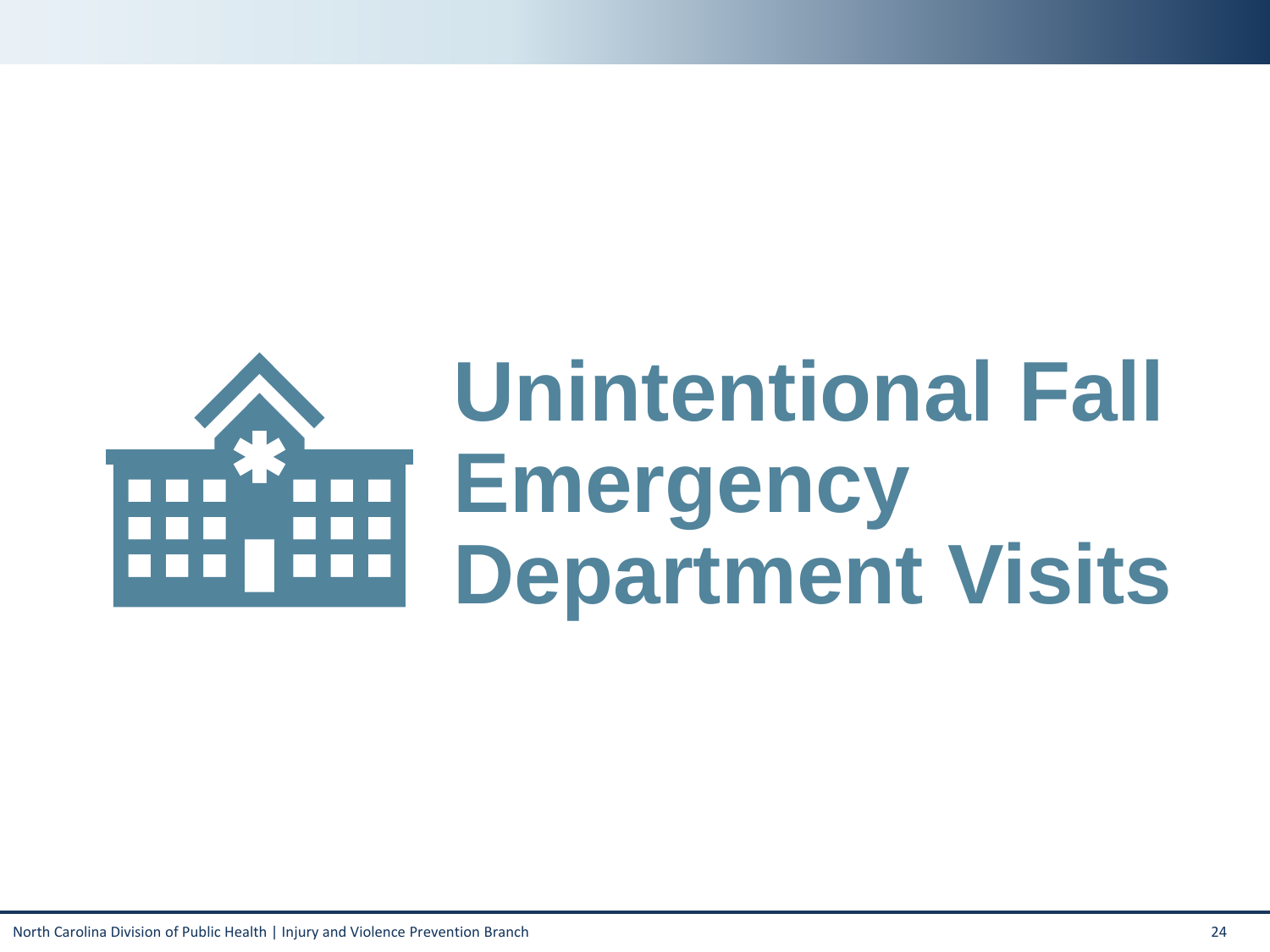#### **Unintentional fall-related ED visits**  increased by 10% over the last four years

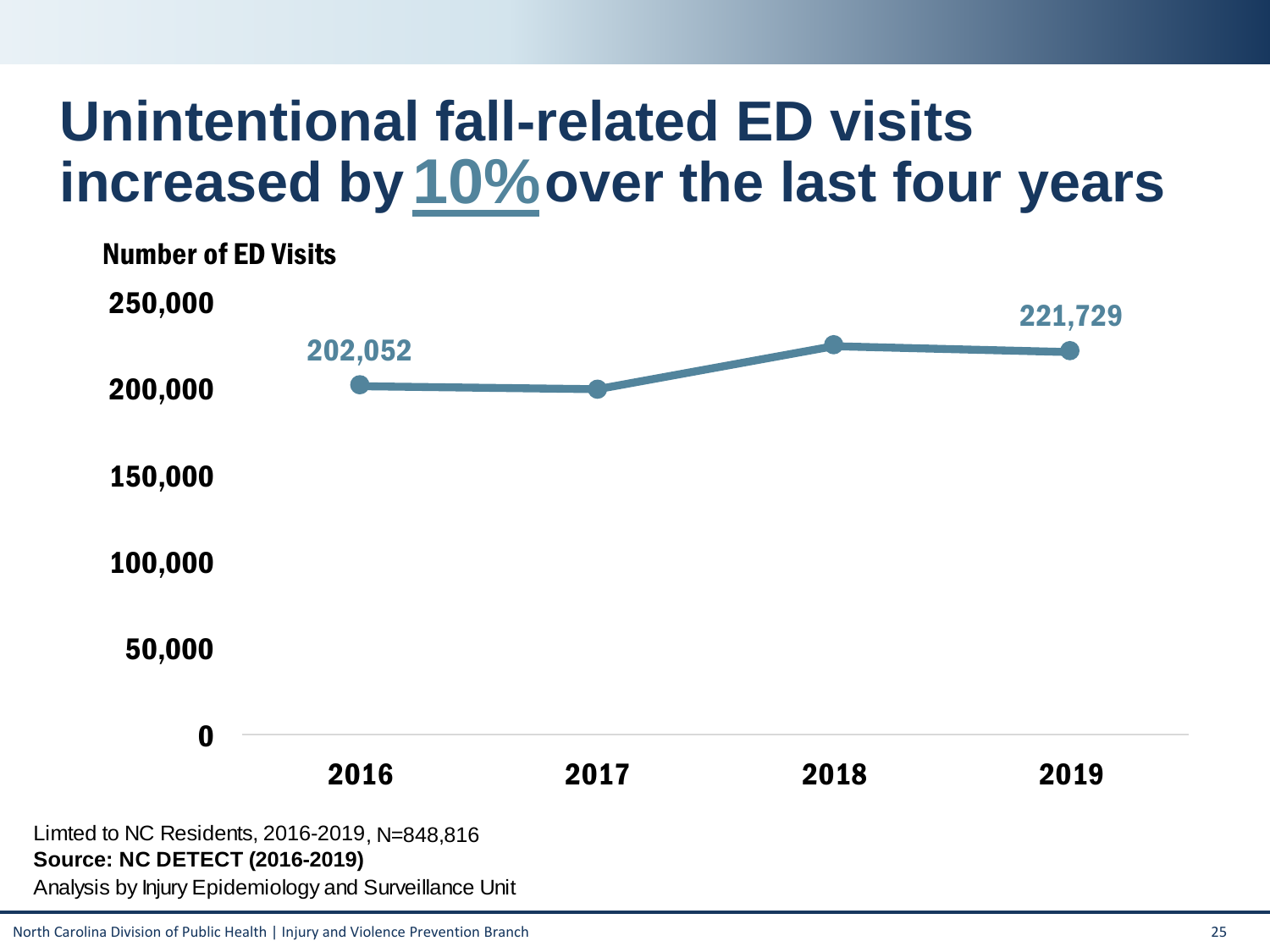#### **of fall-related ED visits occurred among adults 65 and older**

11,647 51,264 40,694 37,829 27,973 27,700 62,537 64,048 84,406 101,888 112,377 120,842 105,602 0 20,000 40,000 60,000 80,000 100,000 120,000 140,000 < 1 01-04 05-09 10-14 15-19 20-24 25-34 35-44 45-54 55-64 65-74 75-84 >84 Age Group Number of ED Vistis Limted to NC Residents, 2016-2019 **Source: NC DETECT (2016-2019) 40% of fall-relate:**<br> **among adults 65**<br>
Number of ED Visits<br>
140,000<br>
100,000<br>
80,000<br>
80,000<br>
80,000<br>
20,000<br>
20,000<br>
20,000<br>
11,647<br> **40,694** 37,829<br>
40,000<br>
20,000<br>
11,647<br> **40,694** 37,829<br>
40,000<br>
20,000<br>
11,647<br> **40**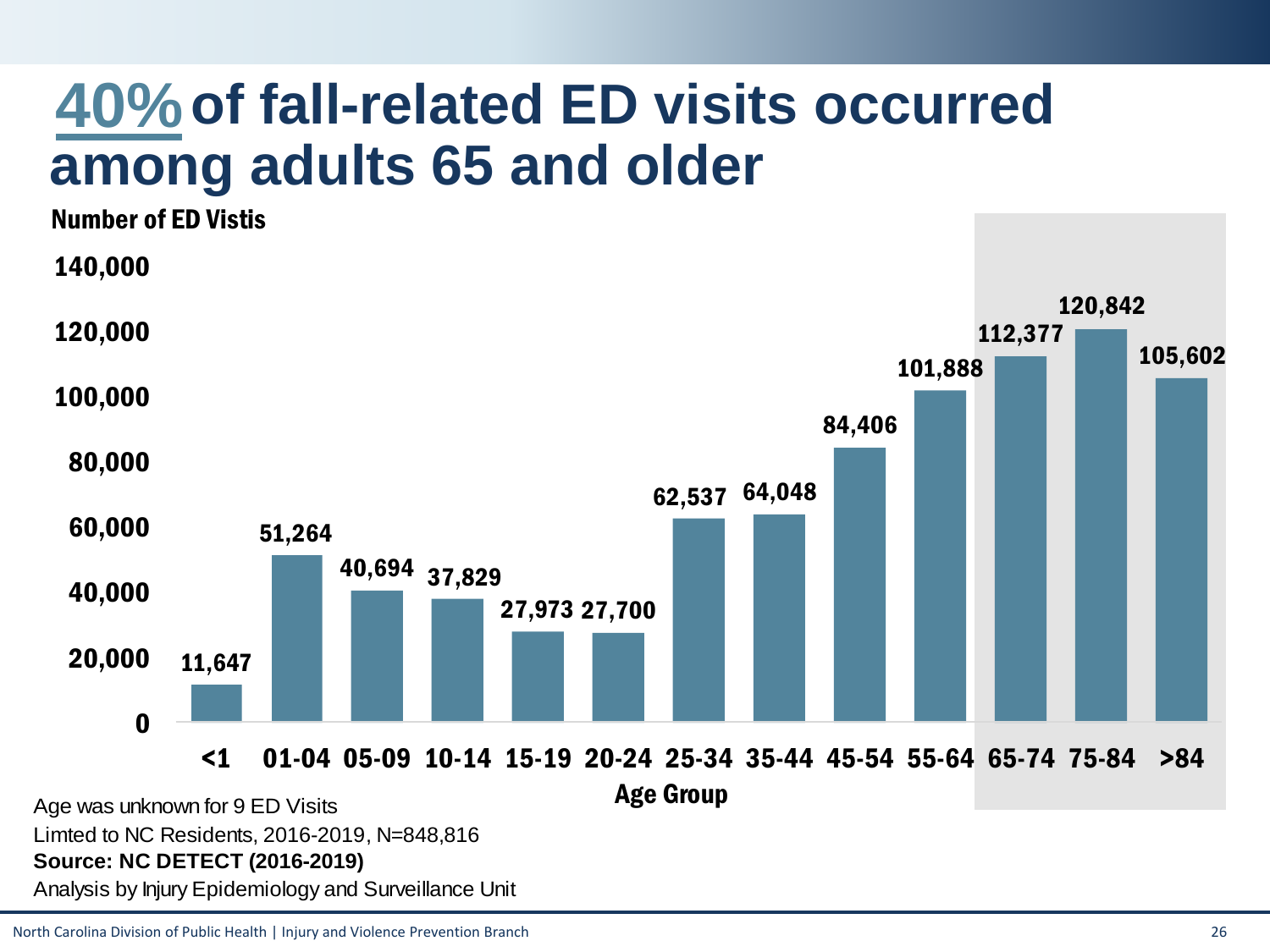#### **Adults 75 and older have the highest rates of fall-related ED Visits**



#### **Source: NC DETECT (2016-2019)**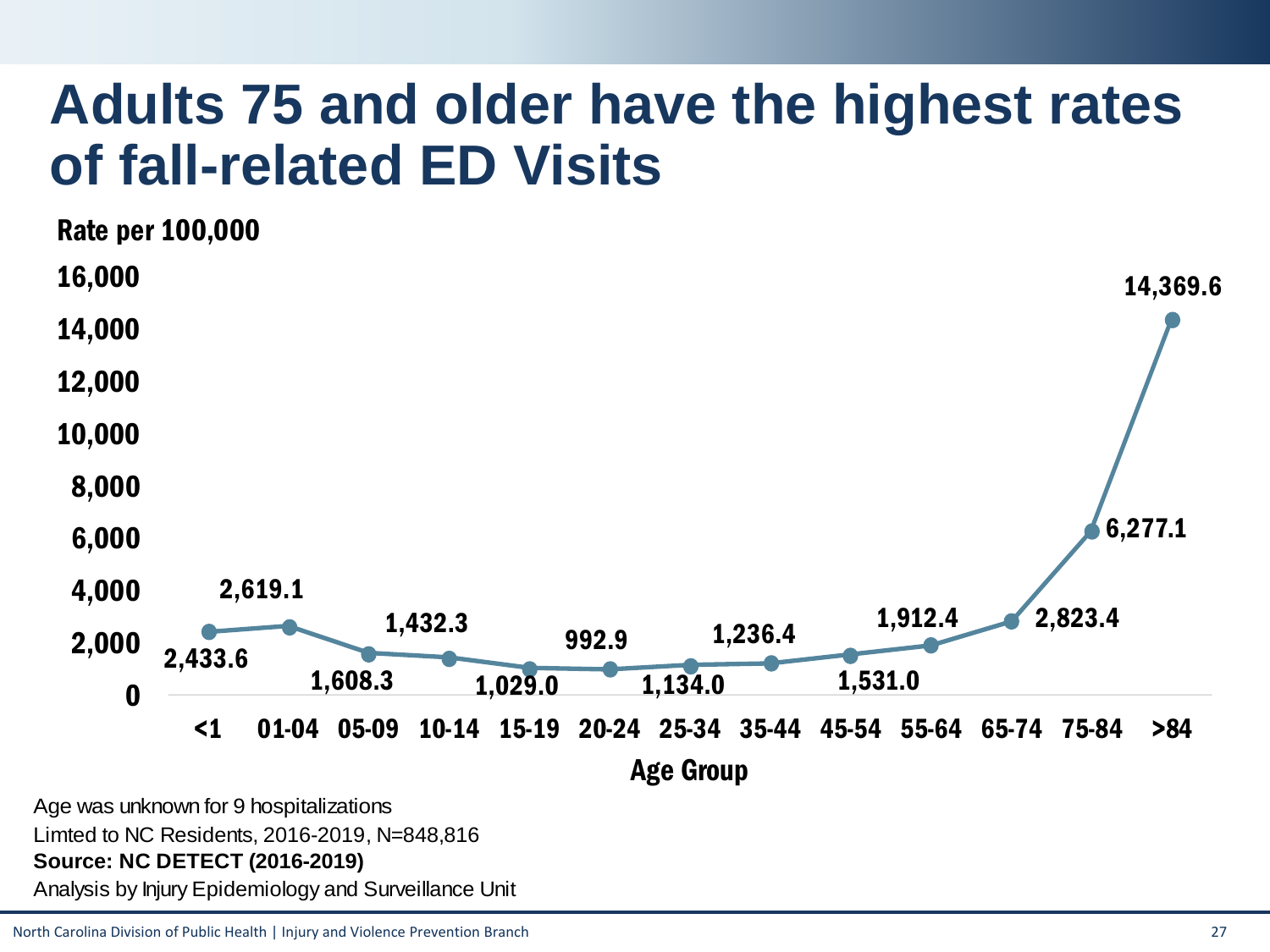| <b>Leading diagnosis codes for fall-related ED</b>                                                                                                                                                                 |                                        |                     |       |       |
|--------------------------------------------------------------------------------------------------------------------------------------------------------------------------------------------------------------------|----------------------------------------|---------------------|-------|-------|
| <b>Visits</b>                                                                                                                                                                                                      | <b>Unspecified fall</b>                |                     |       | 44.0% |
| Fall on same level from slipping, tripping and stumbling without subsequent striking against object                                                                                                                |                                        |                     | 15.0% |       |
|                                                                                                                                                                                                                    | Fall on same level, unspecified        | 4.7%                |       |       |
| Fall (on) (from) unspecified stairs and steps<br><b>Other fall on same level</b><br>Fall on same level from slipping, tripping and stumbling with subsequent striking against other object<br><b>Fall from bed</b> |                                        | 4.6%                |       |       |
|                                                                                                                                                                                                                    |                                        | 4.5%                |       |       |
|                                                                                                                                                                                                                    |                                        | 4.5%                |       |       |
|                                                                                                                                                                                                                    |                                        | 3.4%                |       |       |
|                                                                                                                                                                                                                    | Other fall from one level to another   | 3.3%                |       |       |
|                                                                                                                                                                                                                    | <b>Fall on and from ladder</b>         | 1.7%                |       |       |
| Fall (on) (from) other stairs and steps<br><b>Fall from chair</b>                                                                                                                                                  |                                        | 1.6%                |       |       |
|                                                                                                                                                                                                                    |                                        | 1.5%                |       |       |
| Fall on same level from slipping, tripping and stumbling with subsequent striking against unspecified object                                                                                                       |                                        | $\blacksquare$ 1.3% |       |       |
| Fall on same level from slipping, tripping and stumbling with subsequent striking against furniture                                                                                                                |                                        | 1.1%                |       |       |
|                                                                                                                                                                                                                    | Fall in (into) shower or empty bathtub | 1.0%                |       |       |
| Limted to NC Residents, 2016-2019, N=848,816<br><b>Source: NC DETECT (2016-2019)</b>                                                                                                                               | Fall from non-moving wheelchair        | 0.9%                |       |       |
| Analysis by Injury Epidemiology and Surveillance Unit                                                                                                                                                              | <b>All Other Injury Deaths</b>         |                     | 12.8% |       |

North Carolina Division of Public Health | Injury and Violence Prevention Branch 30 and 30 and 30 and 30 and 30